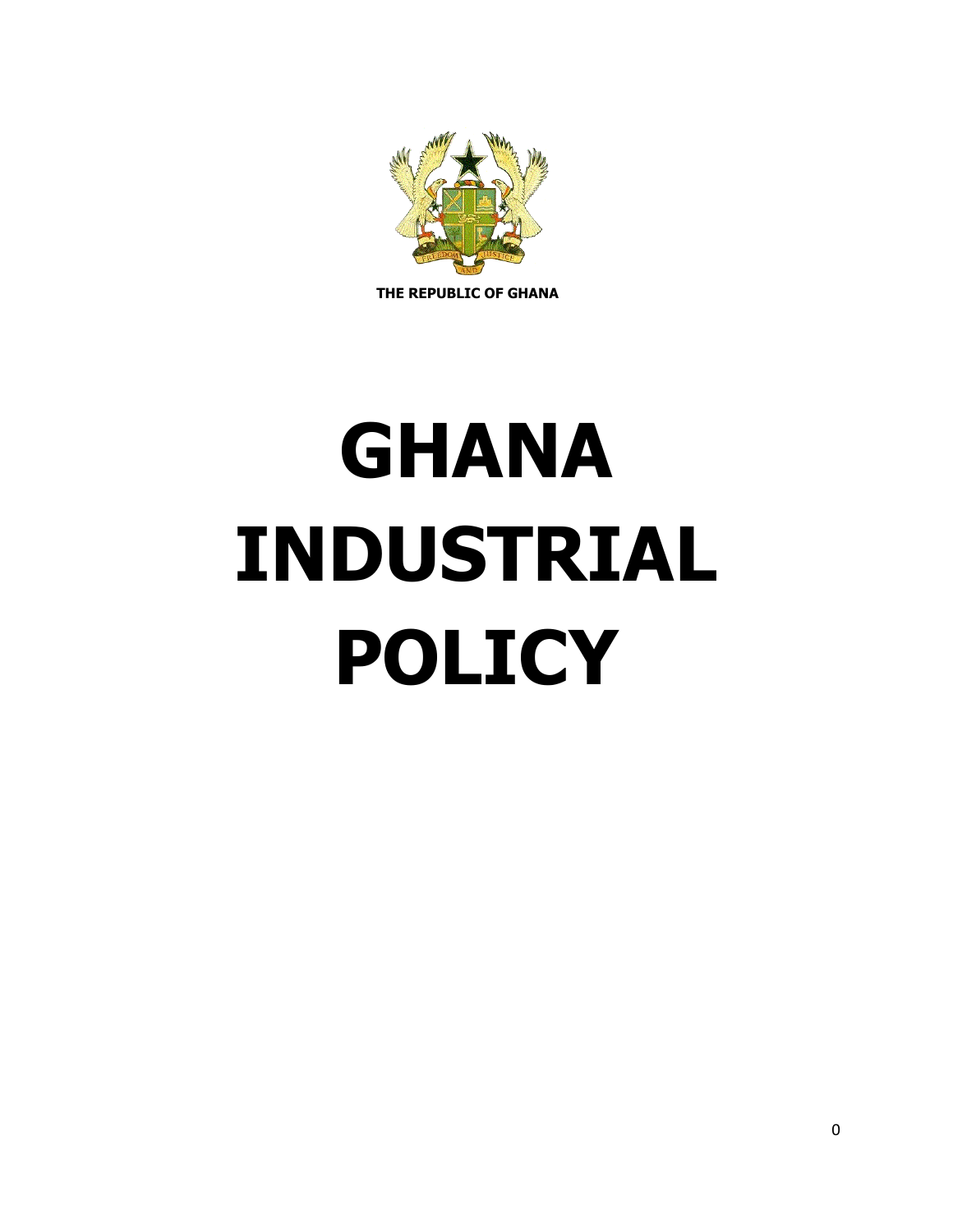#### **FOREWARD**

The formulation of this Industrial Policy has been accomplished through a comprehensive and inclusive process based on analysis and wide consultation with stakeholders in Ghana, in order to ensure that it is a broad-based policy embraced by all stakeholders.

The exercise was carried out in six sequential phases, similar to the Trade Policy development process. First, the key thematic areas of the policy were defined in outline, by stakeholders at Industry and Trade Fora organized by the Ministry. This was followed with a review of studies and reports on industrial development, trade and competitiveness in Ghana, which provided background material for the third phase of the exercise. This provided the Ministry with the structure and general framework for developing the content of the Industrial Policy.

In the third phase, a full range of policy options were examined and developed in respect of each thematic area under the policy framework defined in the first phase. These options were developed by experts in the various thematic areas, based on Ghana's development experience and aspirations, cost effectiveness, best practice, focus group meetings and stakeholder consultations.

In all, over 500 Policy Options were developed and presented to stakeholders for consideration at a first Round Table in September 2008 and second Round Table in November 2009. These consultations involved the Government Ministries, Public Sector Implementing Agencies, Private Sector, Educational Institutions, Research Institutions and Civil Society. They afforded stakeholders the opportunity to make recommendations, deselect some of the policy options and add new ones. This constituted the fourth and fifth phases of the exercise.

In the sixth and final phase, the Ministry reviewed in detail the recommendations of the second Round Table and made a final determination in respect of all policy recommendations. These final recommendations are what have been presented as the Industrial Policy prescriptions in this Policy document.

I am grateful to His Excellency, President John Evans Atta Mills, for his personal interest in the need to provide clear policy direction for the development of Industry in Ghana.

Also I acknowledge the contribution of Development Partners for supporting the Ministry with resources to conduct thorough research and extensive consultations for the development of the Policy.

I also wish to express my appreciation for the contribution made by stakeholders from the private sector, public sector and civil society at the various fora, without which this document would not acquire a national character.

Finally, I wish to thank the staff of the Ministry of Trade and Industry for the countless hours committed to the realization of the Industrial Policy document.

> Hanna S. Tetteh Hon. Minister of Trade and Industry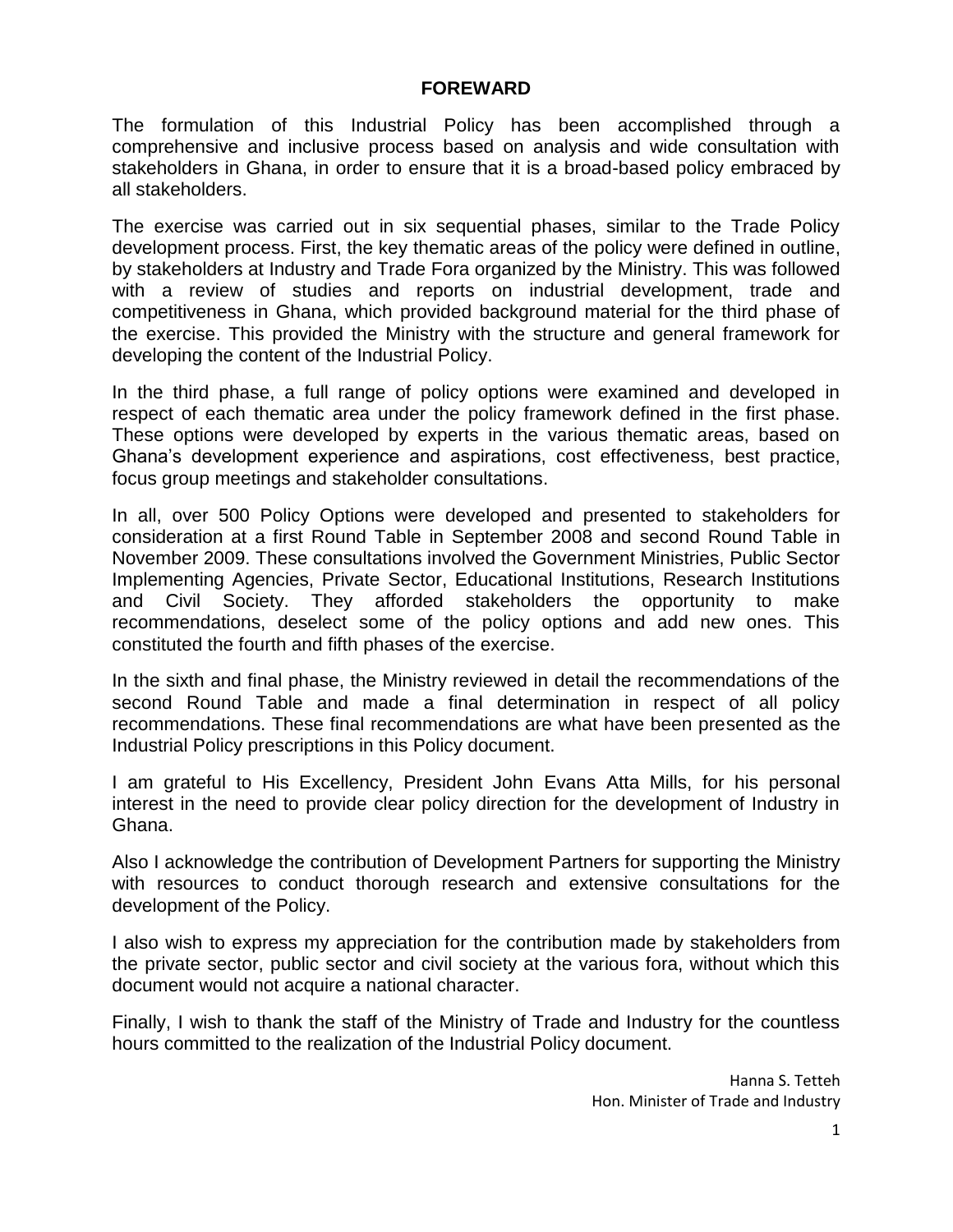# **ACRONYMS**

| <b>AIDS</b>    |                              | Acquired Immunodeficiency Syndrome                    |
|----------------|------------------------------|-------------------------------------------------------|
| <b>ABD</b>     |                              | <b>Agricultural Development Bank</b>                  |
| <b>BACs</b>    |                              | <b>Business Advisory Centres</b>                      |
| <b>BDS</b>     |                              | <b>Business Development Services</b>                  |
| <b>CEDECOM</b> | $\qquad \qquad \blacksquare$ | <b>Central Region Development Commission</b>          |
| <b>CSIR</b>    |                              | <b>Council for Scientific and Industrial Research</b> |
| <b>DFI</b>     |                              | Development Finance Institution                       |
| <b>GDP</b>     |                              | <b>Gross Domestic Product</b>                         |
| <b>GSA</b>     |                              | Ghana Stock Exchange                                  |
| <b>GIPC</b>    |                              | <b>Ghana Investment Promotion Centre</b>              |
| <b>GSS</b>     |                              | <b>Ghana Statistical Service</b>                      |
| <b>HIV</b>     |                              | Human Immunodeficiency Virus                          |
| <b>ICT</b>     |                              | Information, Communication Technology                 |
| IP             |                              | <b>Industrial Policy</b>                              |
| <b>ISO</b>     |                              | <b>International Standards Organisation</b>           |
| <b>ISSP</b>    |                              | <b>Industrial Sector Support Programme</b>            |
| <b>LAP</b>     |                              | <b>Land Administration Project</b>                    |
| <b>MDAs</b>    |                              | Ministries, Departments and Agencies                  |
| <b>MEST</b>    |                              | Ministry of Environment, Science and Technology       |
| <b>MMDAs</b>   | -                            | Metropolitan, Municipal and District Assemblies       |
| <b>NBSSI</b>   |                              | National Board for Small-scale Industries             |
| <b>NIB</b>     |                              | <b>National Investment Bank</b>                       |
| <b>OHS</b>     |                              | Occupational Health and Safety                        |
| <b>PPP</b>     |                              | <b>Public-Private Partnership</b>                     |
| <b>PSDS</b>    |                              | <b>Private Sector Development Strategy</b>            |
| <b>SME</b>     |                              | <b>Small and Medium Enterprises</b>                   |
| S&T            |                              | Science and Technology                                |
| ST&I           |                              | Science, Technology and Innovation                    |
| <b>SOE</b>     |                              | <b>State-Owned Enterprises</b>                        |
| TR             |                              | <b>Technical Regulations</b>                          |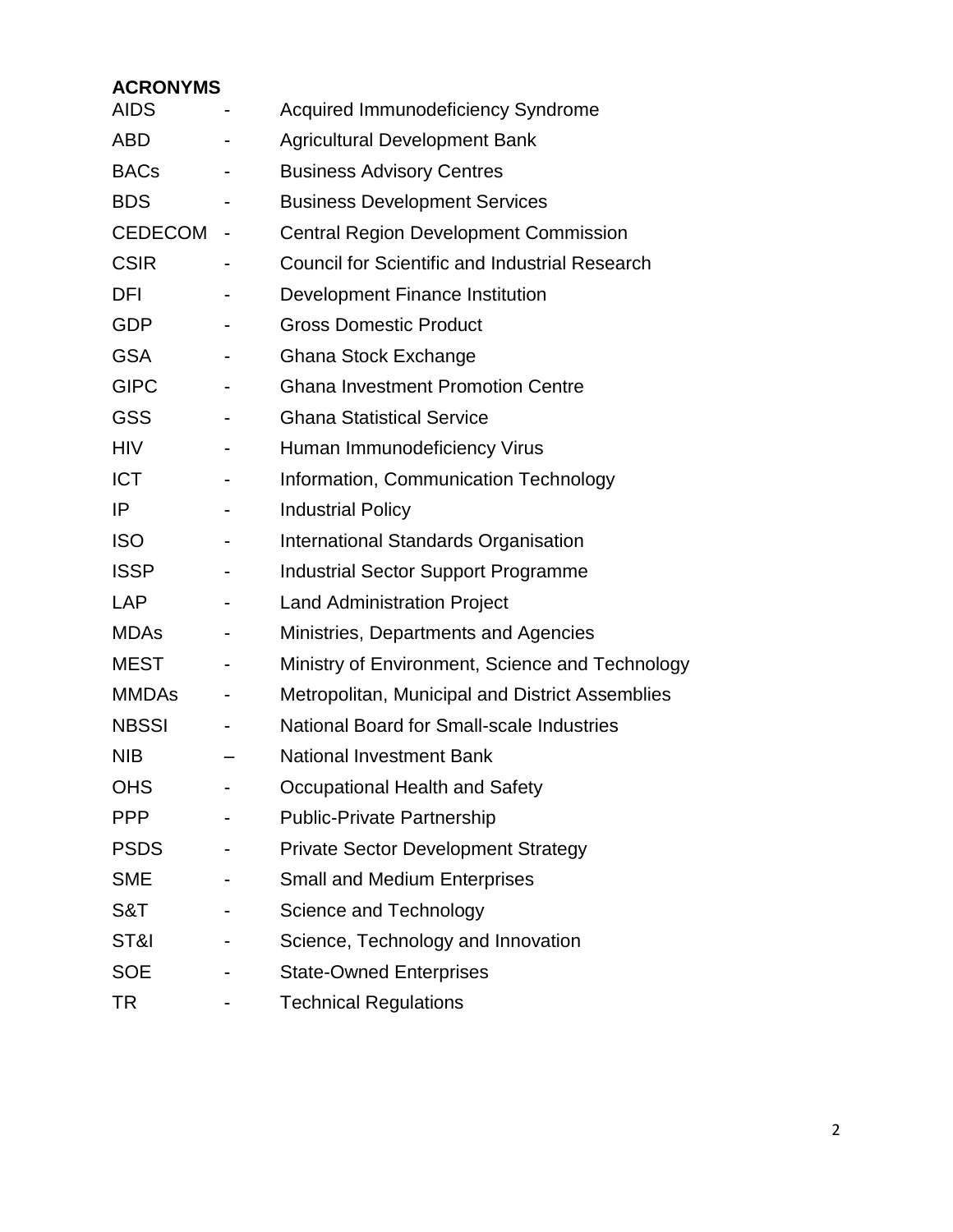#### **INTRODUCTION**

This Policy is set within the context of Ghana's long-term strategic vision of achieving middle income status by 2020, through transformation into an industry-driven economy capable of delivering decent jobs with widespread, equitable and sustainable growth and development.

The Policy provides clear and transparent guidelines for the implementation of Government's industrial development agenda, with particular respect to the growth, diversification, upgrading and competitiveness of Ghana's manufacturing sector.

The Industrial Policy is fully aligned with Ghana's Trade Policy, reinforcing each other in ensuring that a consistent and stable environment is in place for accelerated industrial development.

Whilst the two policies are consistent with the underlying principle of Private Sector Development, that Government provides the enabling environment for the private sector to effectively perform its role as the engine of growth in a dynamic and competitive economy, the Industrial Policy specifically seeks to address an array of challenges faced by the manufacturing sector that affect production capacity, productivity and product quality.

In order to become competitive in the global and domestic market, Ghanaian manufacturers must be able to offer high quality products, processes and services, and be empowered to effectively engage in competitive trade and take advantage of opportunities to expand and retain market share.

For this to be achieved, the full spectrum of industrial policy instruments across 21 Policy Thematic Areas will be implemented. These thematic areas have been categorized into 4 main Components, namely:

- Production and Distribution
- Technology and Innovation
- Incentives and Regulatory Regime
- Cross-cutting Issues

To ensure clarity of presentation, each policy thematic area has been analyzed on the basis of policy context, policy objective and policy prescriptions. This will ensure that the specific policy prescriptions to be adhered to, are not only clearly identified, but also properly understood within their relevant context.

The Industrial Policy presented in this document provides essentially, broad guidelines for concrete action in the field of industry. The actual implementation will be effected through an Industrial Sector Support Programme (ISSP), with a detailed Action Plan and Budget specifying activities to be undertaken annually. The ISSP will be driven primarily by the Ministry of Trade and Industry but will be coordinated through a cross-Ministerial Industrial Policy Coordinating Committee, in recognition of its cross-cutting nature.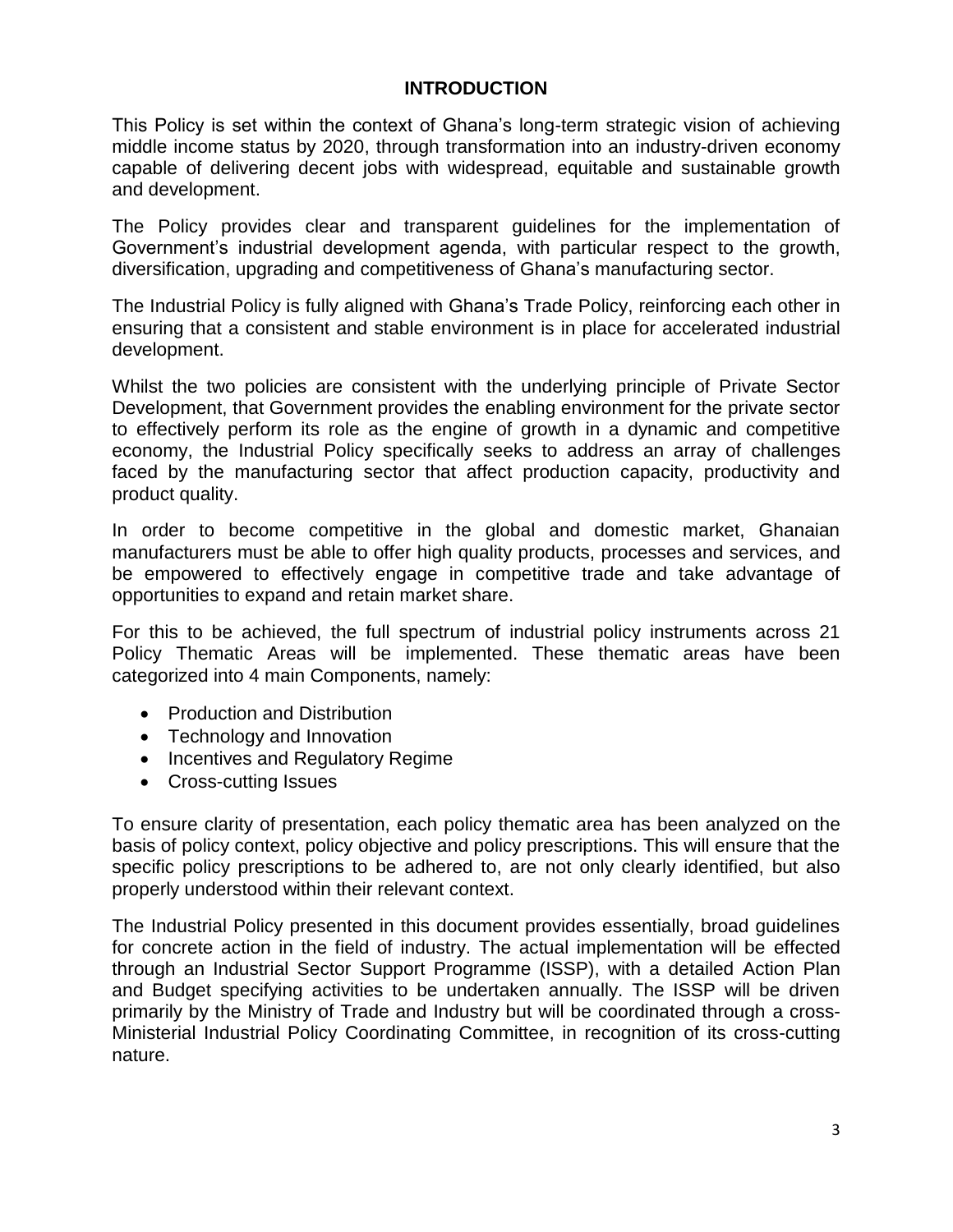## **DEVELOPMENT OBJECTIVES**

Ghana's Industrial Policy is designed to promote increased competitiveness and enhanced industrial production, with increased employment and prosperity for all Ghanaians. It will also provide a broader range of fair-priced, better quality products for the domestic and international markets.

The key development objectives of the Industrial Policy are:

- 1. To expand productive employment in the manufacturing sector
- 2. To expand technological capacity in the manufacturing sector
- 3. To promote agro-based industrial development
- 4. To promote spatial distribution of industries in order to achieve reduction in poverty and income inequalities

In this regard, this Industrial Policy represents the set of specific policy instruments and measures to be applied to improve access to competitive factors of production within the economy; and enhance productivity, efficiency and growth of Ghana's manufacturing sector.

Its strategic thrust is derived from the key development planning frameworks of the Government of Ghana, namely the:

- Growth and Poverty Reduction Strategy (GPRS II) 2006-2009;
- National Trade Policy
- National Medium-term Development Framework (MTDF) 2010-2013; and
- Private Sector Development Strategy (PSDS) Phase I (2005-2009) and Phase II (2010-2015)

Within the context of the MTDF and PSDS, this Industrial Policy represents a critical component of Ghana's strategic effort to alter the industrial structure by developing a competitive manufacturing sector (and other sectors that add value to manufactures) over the medium-term, whilst pursuing economy-wide factor productivity growth over the long-term.

Ultimately, the success of the Industry Policy will be measured by the extent to which it empowers the private sector, predominantly but not limited to Small and Medium Enterprises (SMEs), to expand and create opportunities for employment and reduce poverty and spatial inequalities in Ghana.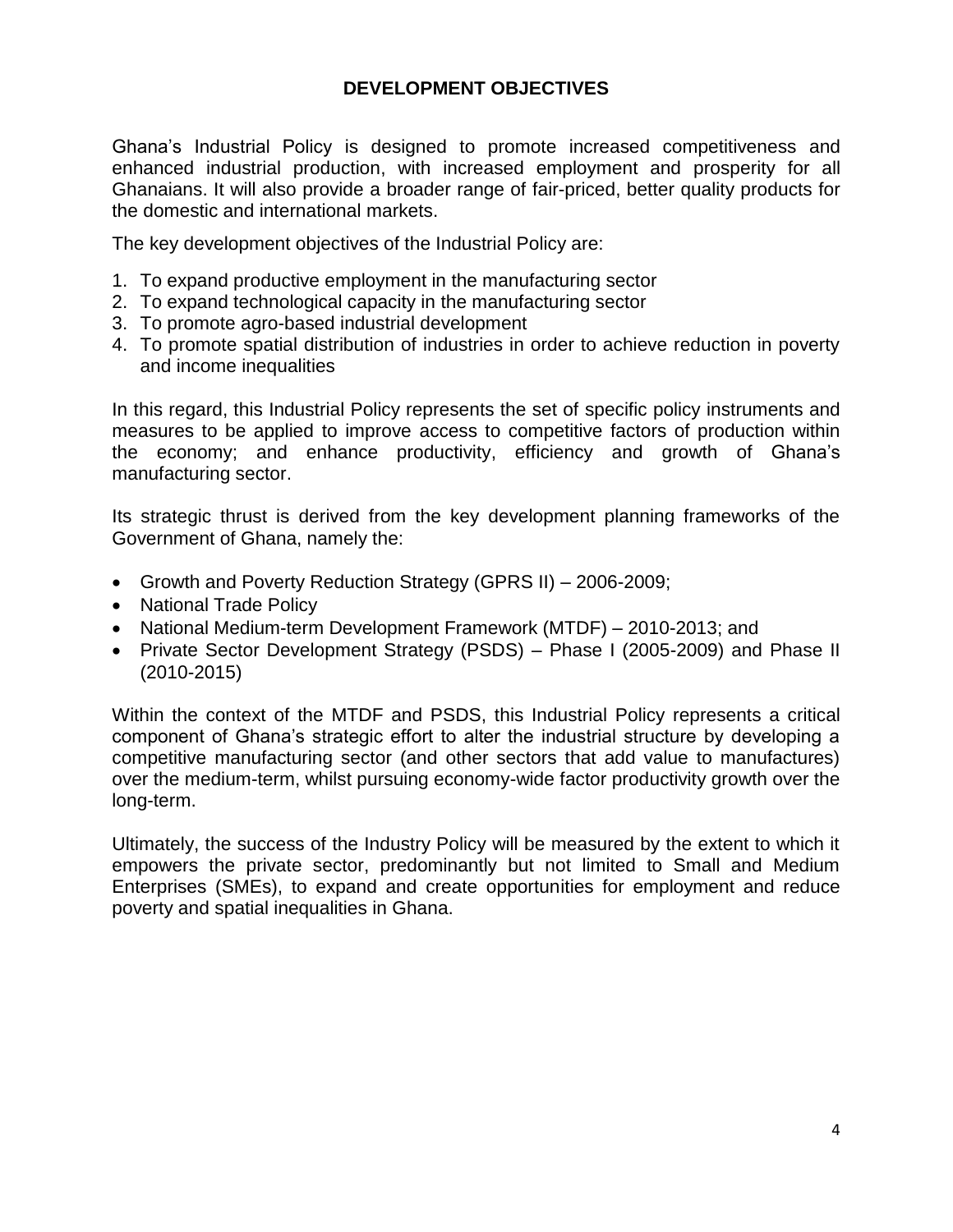# **COMPONENT ONE**

## **PRODUCTION AND DISTRIBUTION**

#### **1.0 INTRODUCTION**

Ghana's manufacturing sector has not responded well to the various economic and trade policy reforms pursued over the past decade. Manufacturing firms have faced considerable challenges in the form of increased competition in the domestic and export markets and high production and distribution costs arising from high interest rates, aged and obsolete equipment, inefficient infrastructural services and low productivity. Government will initiate and implement policies to develop requisite skills, ensure adequate and cost-competitive production inputs and services and provide needed finance for industrial development.

## **1.1 RAW MATERIALS, INPUTS SUPPLY, PLANT, EQUIPMENT AND MACHINERY**

#### **1.1.1 Introduction**

The critical success factor in local production and distribution of goods is the availability of cost-competitive and quality raw materials and other inputs supply. Major local raw materials supplies are inadequate and costly, and local fabrication of plant and machinery is virtually non-existent. Local manufacturers have to rely on imported raw materials and equipment. Government will initiate policies to increase local content in the manufacturing process by encouraging the production of local raw materials and the fabrication of plant and machinery.

#### **1.1.2 Agro-based Local Raw Materials**

#### *Policy Context*

In spite of the favourable climatic and soil conditions for agriculture production, industry continues to be challenged by the inconsistent and inadequate supply of local raw materials.

#### *Policy Objective*

Ensure that agro-based industrial raw materials are produced locally in such quantities and quality at competitive prices for local manufacturing.

- 1. Government will encourage intensification and or expansion of hectareages of selected agro-based raw materials such as oil palm, cassava, cocoa, cotton, sorghum, sugar-cane, pine-apples, citrus, mangoes and tomatoes.
- 2. Government will support the adoption of best agronomic practices, and the development of yield, quality and productivity benchmarks for locally cultivated agricultural raw materials.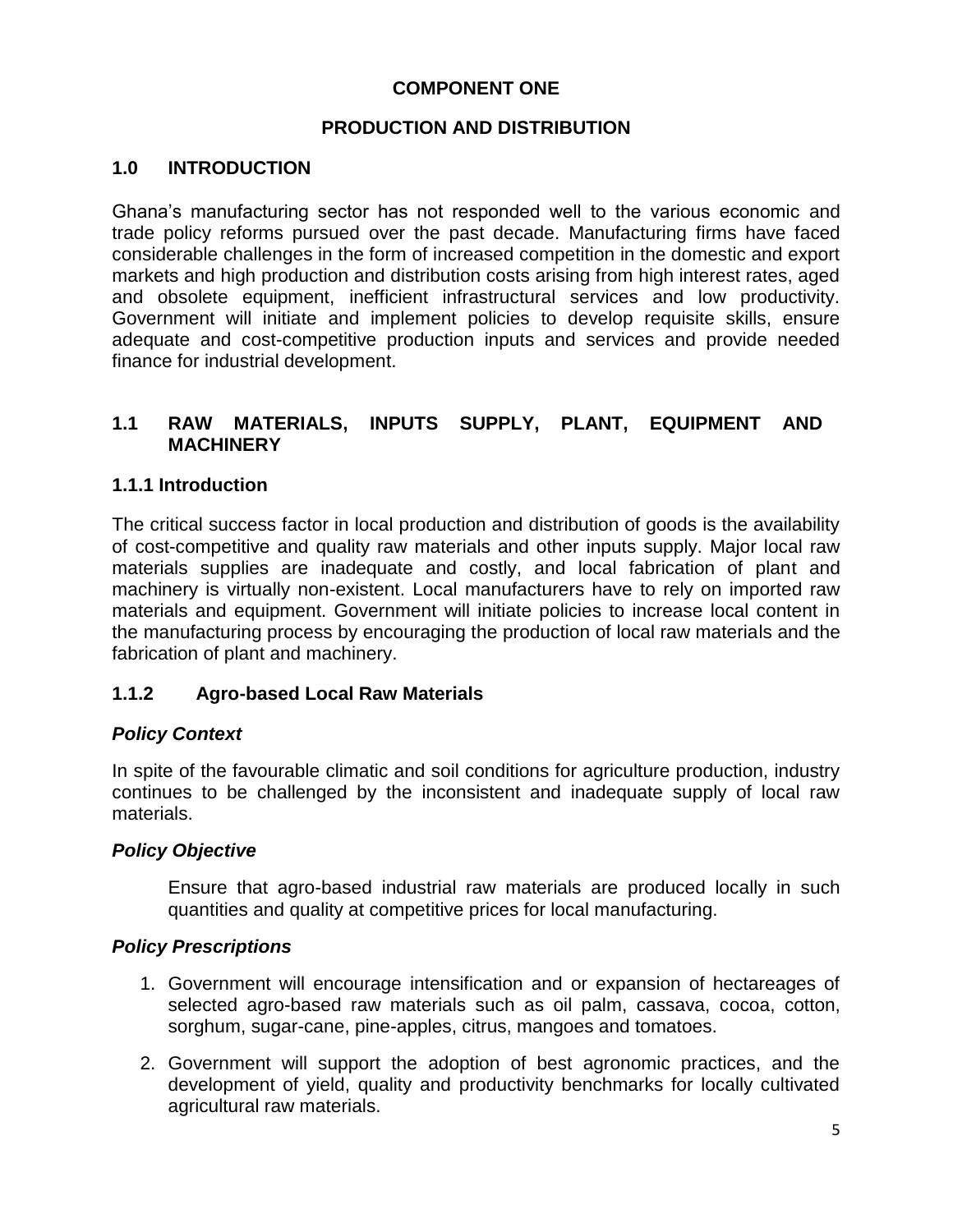- 3. Government will encourage the expansion and the establishment of irrigation facilities and provision of inputs, such as machinery and fertilizer, for the cultivation of selected agricultural raw materials for industry.
- 4. Government will support commercial agriculture including the creation of Public Private Partnerships (PPP) for selected crops in selected regions.

# **1.1.3 Non-Agro-based Local Raw Materials**

# *Policy Context*

Local sources of supplies of non-agro raw materials such as limestone, kaolin and salt have not been fully explored and exploited. Production and supply are therefore inadequate and unreliable.

## *Policy Objective*

To harness and fully utilize the mineral deposits available in the country in support of rapid industrial development.

## *Policy Prescriptions*

- 1. Government will encourage extensive exploitation of mineral deposits such as Limestone, Kaolin, Iron Ore, Clay, Salt, Aluminium Sulphate, Oil and Natural Gas.
- 2. Government will provide incentives to attract investments into non-agro raw material sector.

# **1.1.4 Imported Raw Materials**

#### *Policy Context*

Most industries rely on imported raw materials for manufacturing. However, imports of raw materials tend to be costly. Access to competitively priced raw materials is essential for ensuring continuous production.

#### *Policy Objective*

To ensure availability of competitively priced imported raw materials for manufacturing.

- 1. Government will encourage the setting up, by the private sector, of consignment stocking of critical imported raw materials in customs bonded warehouse.
- 2. Government will support industry groups to negotiate favourable port charges and shipping costs.
- 3. Government will continue to improve handling facilities and turn-around times at the ports.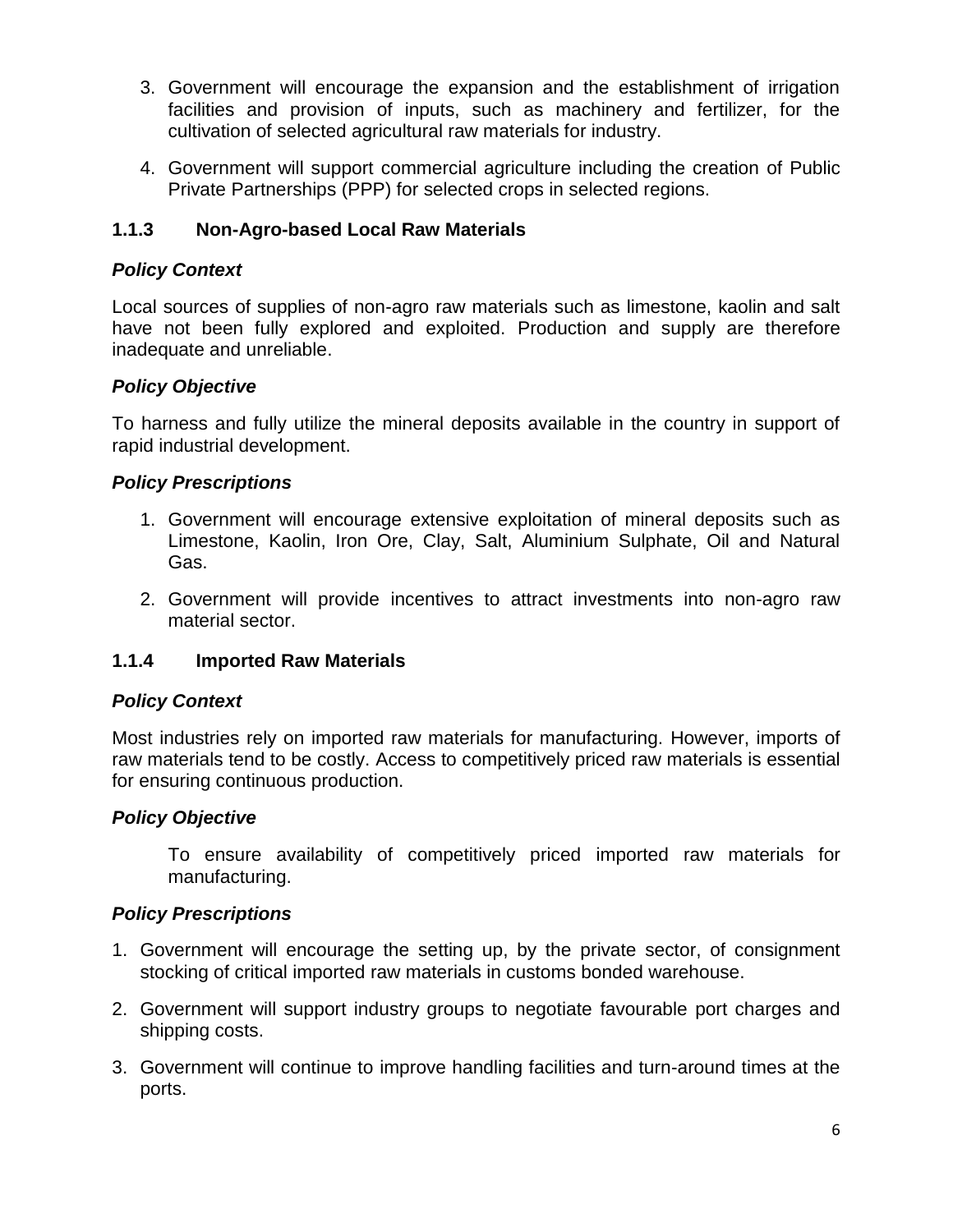4. Government will work with the private sector to explore opportunities for the negotiation of regional and sub-regional joint sourcing arrangements.

# *1.1.5* **Plant, Machinery and Equipment**

## *1.1.6 Policy Context*

The deployment of modern technology is essential in determining the competitiveness of industry. In Ghana most industrial plants and machinery are aged and obsolete making manufacturing operations inefficient.

## *Policy Objective*

To ensure the adoption of modern technology and the deployment of state-ofthe-art plant and machinery in industry.

## *Policy Prescriptions*

- 1. Government will encourage financial institutions to support the re-tooling of local industries.
- 2. Government will encourage the deployment of state-of-the-art plant and machinery in industry.
- 3. Government will facilitate the setting up of Capital Goods Production Units and manufacture of specialized niche engineering sub-units and intermediates.
- 4. Government will regulate the importation of aged equipment except where the associated technology is right.

# **1.2 INDUSTRIAL MANPOWER DEVELOPMENT AND TRAINING**

#### **1.2.1 Introduction**

Adequate skilled manpower and high labour productivity are critical to manufacturing competitiveness. However, in Ghana industry is faced with inadequate supply of skilled labour and low labour productivity.

# **1.2.2 Supply of Skilled Labour to Industry**

# **1.2.2.1 Entrepreneurial and Management Skills**

# *Policy Context*

Ghana's manufacturing sector, which is dominated by SMEs, is characterised by low levels of entrepreneurial and managerial skills. This has tended to slow the pace of development of the sector.

# *Policy Objective*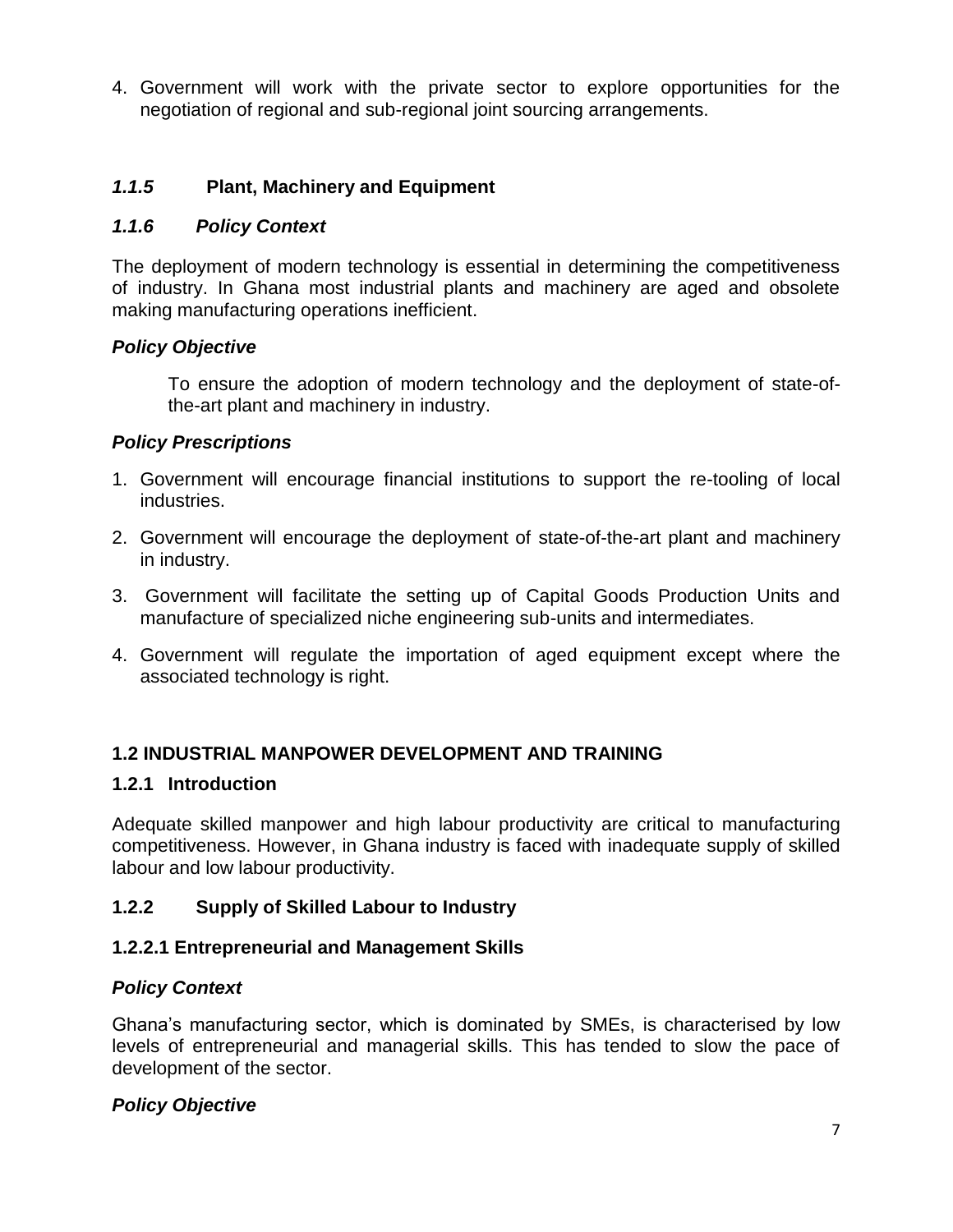To increase the supply and improve the quality of entrepreneurial and management skills in the manufacturing sector.

# *Policy Prescriptions*

- 1. Government will strengthen existing training institutions to deliver entrepreneurship and management training programmes that meet the current and future needs of the manufacturing sector.
- 2. Government will encourage industry to provide necessary training for its own staff to meet its entrepreneurial and managerial skills requirements.
- 3. Government will encourage investments in the development of entrepreneurship and management training institutes.
- 4. Government will provide incentives for sector-specific training and skills development in entrepreneurship and management, in public and private sector training institutions as well as within industry associations and at the firm-level.

# **1.2.2.2 Technical Skills in Specialized Areas**

## *Policy Context*

The lack of adequately trained manpower for specialized areas such as Oil and Gas Production and Capital Goods Manufacture is a constraint to the growth of these sectors. The availability of such personnel in these key sectors is an essential prerequisite for industrial development.

# *Policy Objective*

To ensure the availability of the requisite technical manpower for specialized areas on a sustainable basis.

# *Policy Prescriptions*

- 1. Government will develop programmes to support the training of technical manpower in the specialized areas.
- 2. Government will establish facilities for the requisite manpower development and training on a sustainable basis.
- 3. Government will provide incentives for investments in the development of training facilities for specialized areas of industry.

# **1.2.2.3 Other Skills for Industry**

# *Policy Context*

The manpower needs of industry also cover products of vocational, technical and commercial institutions as well as apprenticeship programmes. With increasing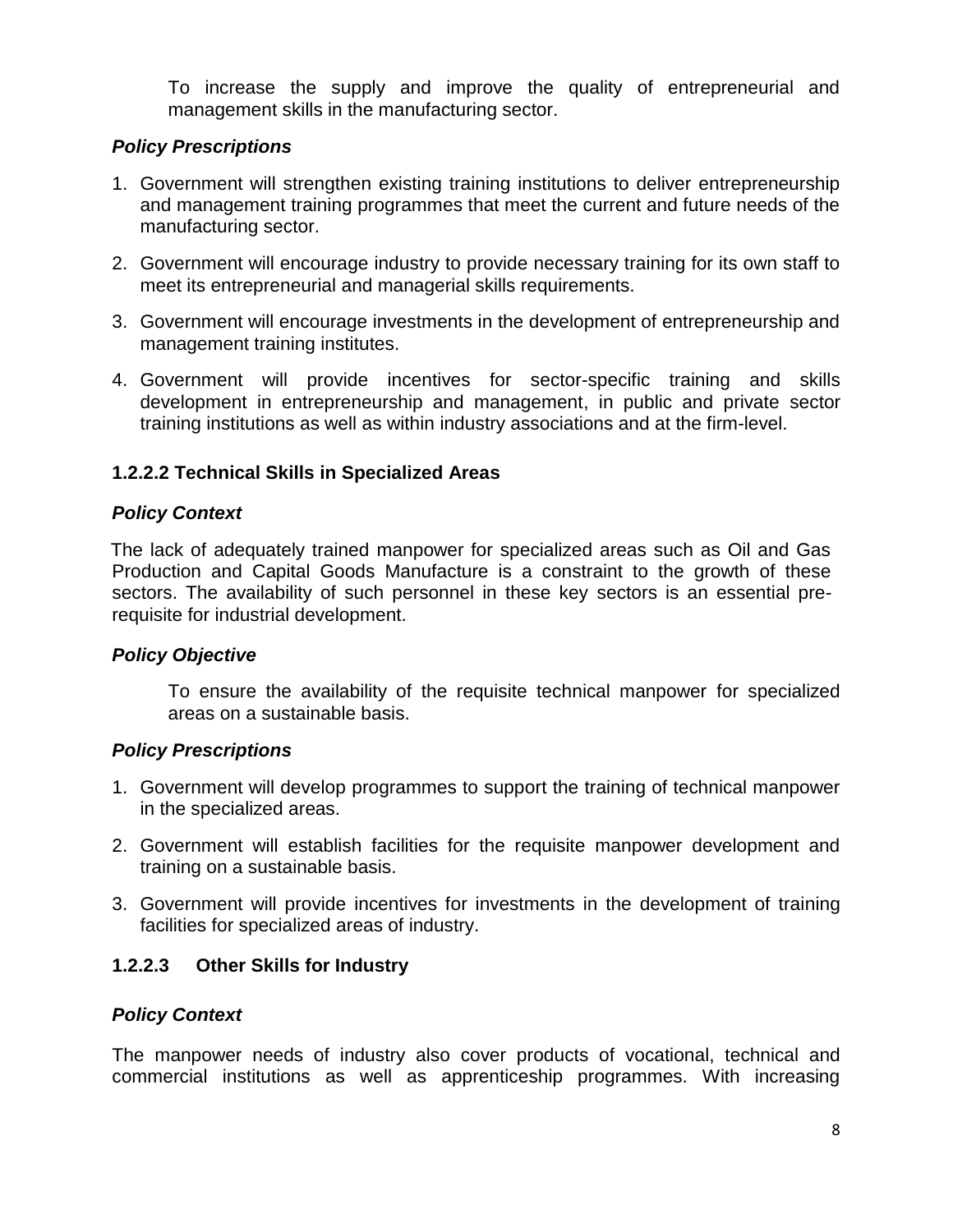emphasis on specialisation, there is the need to develop a pool of artisans and tradesmen ready for the job market.

## *Policy Objective*

To develop a pool of tradesmen for the current and future needs of industry.

## *Policy Prescriptions*

- 1. Government will commit increased resources to technical, vocational and commercial education and training to develop skills and manpower resources for industrial development.
- 2. Government will promote skills development for the youth through on-the-job training in collaboration with industry outside the formal education system as well as internships and artisanal apprenticeships.
- 3. Government will re-orient vocational, technical and commercial education to put more emphasis on skills development to address the needs of industry.

# **1.2.3 Labour Productivity**

## *Policy Context*

The manufacturing sector is beset with low levels of labour productivity which affects the competitiveness of the sector.

#### *Policy Objective*

To increase worker productivity in the manufacturing sector as a means of enhancing competitiveness

# *Policy Prescriptions*

- 1. Government will provide increased support to the public and private sector institutions engaged in management training and education to enhance managerial and supervisory capacity within industry.
- 2. Government will institute national programmes for promoting productivity awareness and improvement within industrial establishments.
- 3. Government will encourage and support industry to introduce compensation schemes and mechanisms linked with productivity.
- 4. Government will encourage industry and labour to jointly develop productivity benchmarks in a bid for labour to adopt the right attitudes and work culture that enhance productivity.

# **1.2 FINANCING FOR INDUSTRIAL DEVELOPMENT**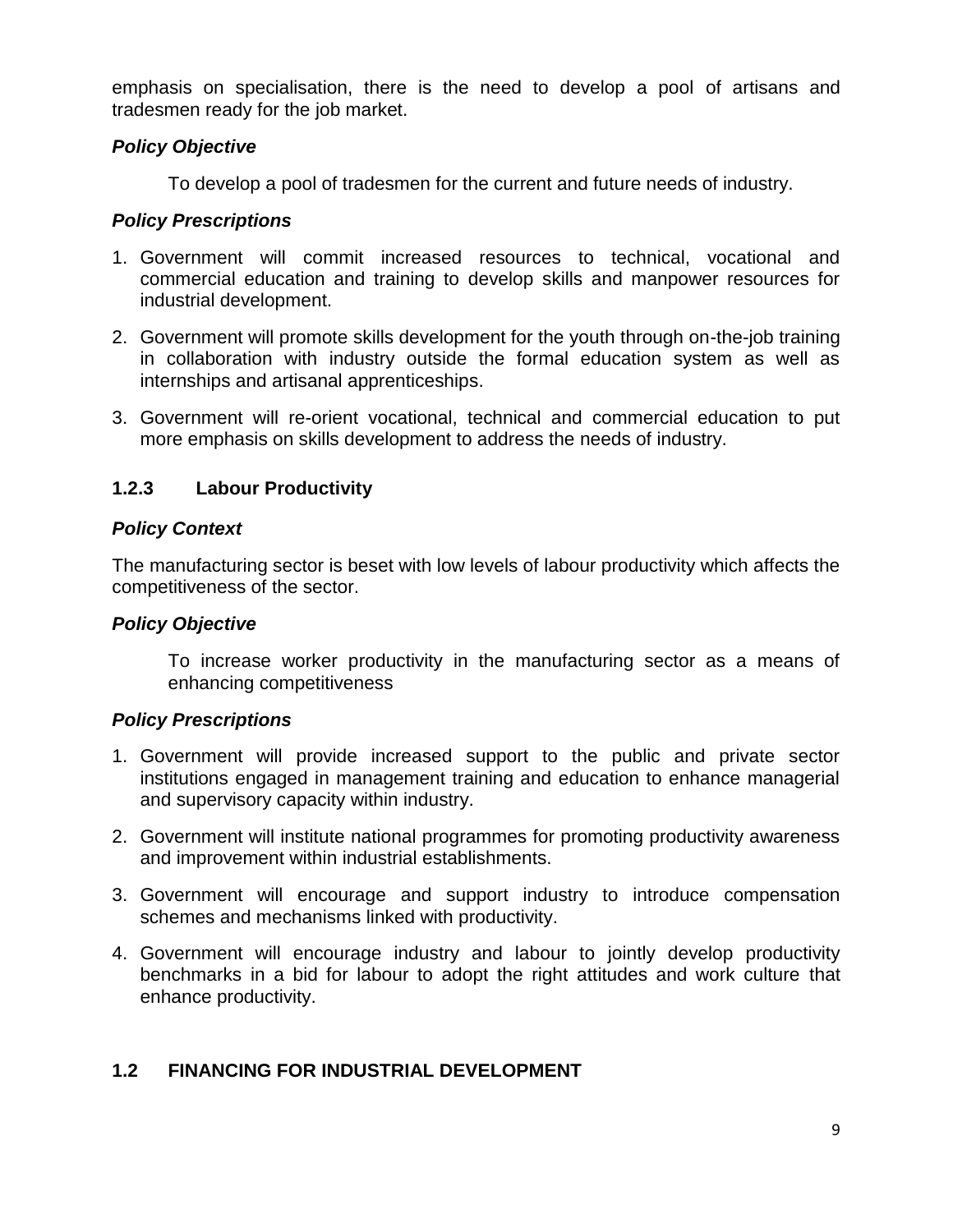# **1.3.1 Introduction**

Financing is a major challenge that confronts the manufacturing sector in Ghana. It significantly affects the ability of firms to upgrade technology to support vital operations and achieve competitiveness. Adequate and competitively priced financing is needed for plant and equipment as well as working capital.

#### **1.3.2 Cost of Credit**

#### *Policy Context*

The high cost of borrowing limits access to credit and raises the cost of doing business for manufacturing firms and this restricts the scope for growth.

#### *Policy Objective*

To lower the cost of credit to industry.

#### *Policy Prescriptions*

- 1. Government will keep the annual budget deficit in line with the target set in the 1992 Constitution (10% of GDP) and reduce dependence on Treasury Bills as financial instruments to cover budgetary deficits.
- 2. Government will support the banking sector to reduce transaction cost and risks through measures such as strengthening credit reference bureaux, expanding credit guarantee schemes, strengthening commercial courts and contract enforcement, promoting capacity building for SME lending and promoting BDS for SMEs.
- 3. Government will support the removal of Secondary Reserve Requirements of Banks to ensure adequacy of funds for lending to SMEs.
- 4. Government will continue to encourage competition in the banking sector.

#### **1.3.3 Venture Capital and Private Equity Market**

#### *Policy Context*

Venture Capital and Equity Markets as sources of long-term financing in Ghana are largely undeveloped for effective support of industrial development

#### *Policy Objective*

To promote the development of Venture Capital and Equity Markets to finance industrial development.

#### *Policy Prescriptions*

1. Government will create enabling environment for the development of venture capital and private equity markets.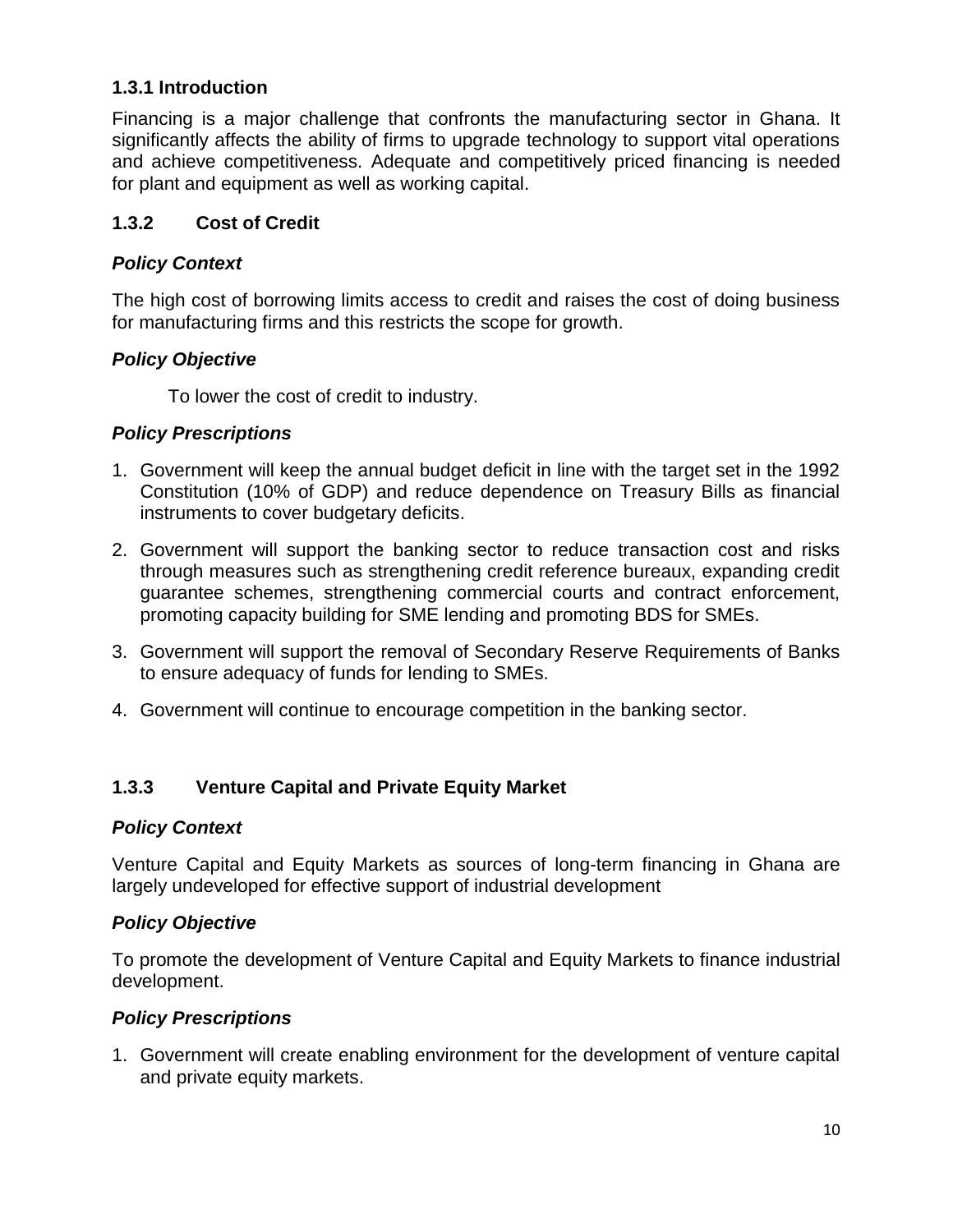- 2. Government will provide incentives to attract both foreign and local investors to the venture capital market.
- 3. Government will promote the study of Fund Management in management training institutions in Ghana.

#### **1.3.4 Stock Market**

## *Policy Context*

Despite the very important role stock markets play in the provision of long-term funds for industry, there is low listing of manufacturing companies on the Ghana Stock Exchange (GSE).

# *Policy Objective*

To increase listing of manufacturing companies on the Ghana Stock Exchange (GSE).

## *Policy Prescriptions*

- 1. Government will encourage GSE to reduce the cost of listing on the exchange.
- 2. Government will create awareness particularly among SMEs of requirements as well as the benefits that accrue to listed companies.
- 3. Government will provide incentives to SMEs engaged in manufacturing which list on the GSE.

# **1.3.5 Lease Financing**

#### *Policy Context*

Lease financing is a convenient alternative source of providing the necessary equipment for manufacturing firms without collateral. However, in Ghana, lease financing remains under developed.

#### *Policy Objective*

To increase the use of lease financing for industrial development.

- 1. Government will encourage the growth of lease financing.
- 2. Government will facilitate access to medium and long term funds for lease financing for industrial development.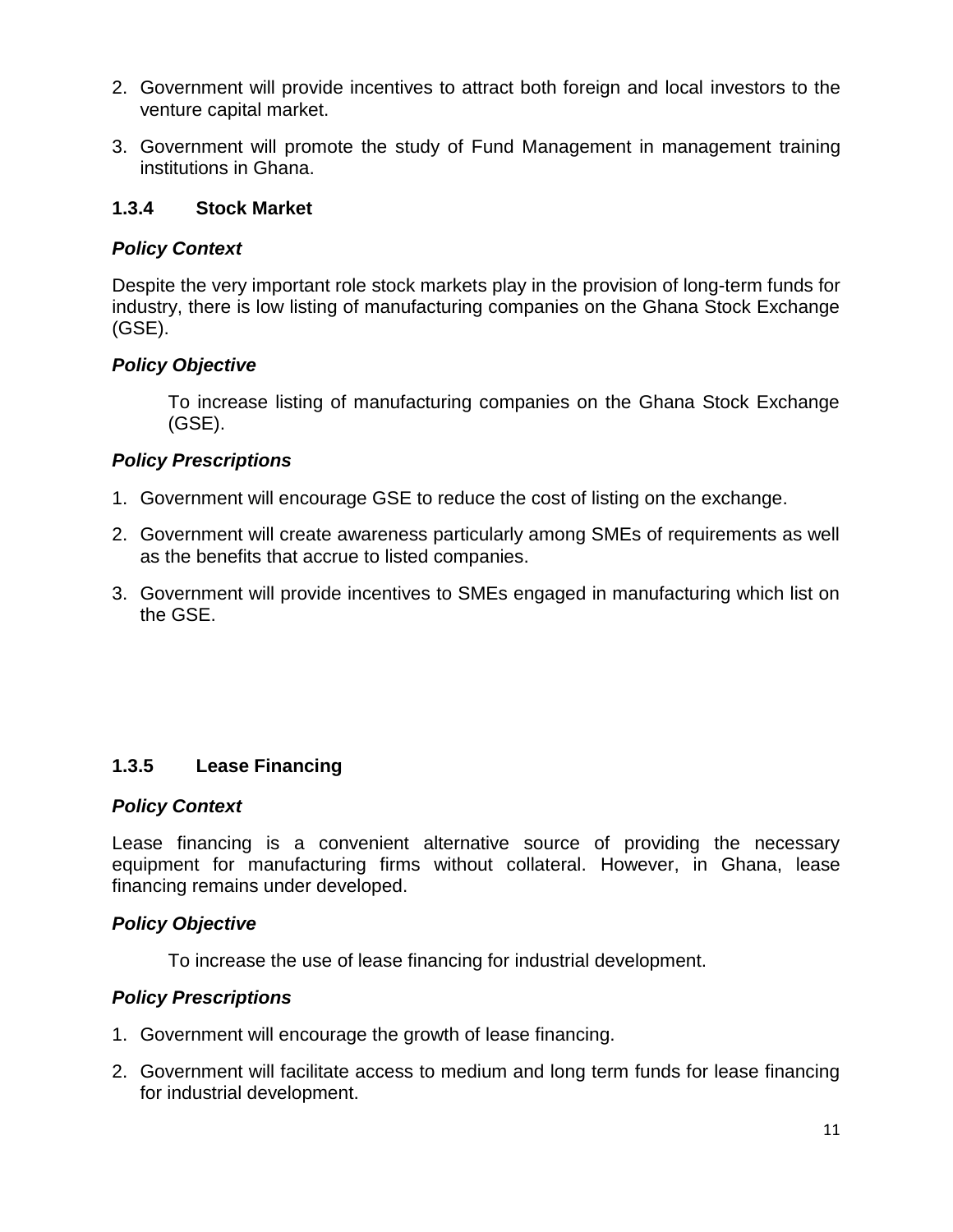3. Government will strengthen commercial courts to ensure speedy resolution of commercial disputes and contract enforcement.

# **1.3.6 Trade Financing**

# *Policy Context*

Trade financing in Ghana is costly and difficult to access. This raises the cost of doing business for manufacturing firms and restricts the scope for growth.

# *Policy Objective*

To ensure availability of and access to competitively priced trade financing.

# *Policy Prescriptions*

- 1. Government will encourage banks to develop innovative instruments to deliver less costly and timely trade financing.
- 2. Government will review and strengthen the existing export financing mechanisms and agencies to improve access to export trade financing.
- 3. Government will collaborate with industry, distributors and the banking sector to improve access to competitively priced trade financing.

# **1.3.7 Development Financing**

# *Policy Context*

Availability of medium and long term financing is essential for industrial development. There is a general lack of medium and long term funds for financing manufacturing projects in the country.

# *Policy Objective*

To improve the availability of medium and long term funds for financing manufacturing projects.

- 1. Government will establish an Industrial Development Fund to provide long-term financing for industry based on clear and transparent criteria.
- 2. Government will explore other options for raising medium and long-term funds for financing industrial development.
- 3. Government will ensure that Financial Sector Reforms take account of the need to increase access to medium and long term financing for industrial development.
- 4. Government will streamline existing public-funded financing schemes to enable SMEs access them.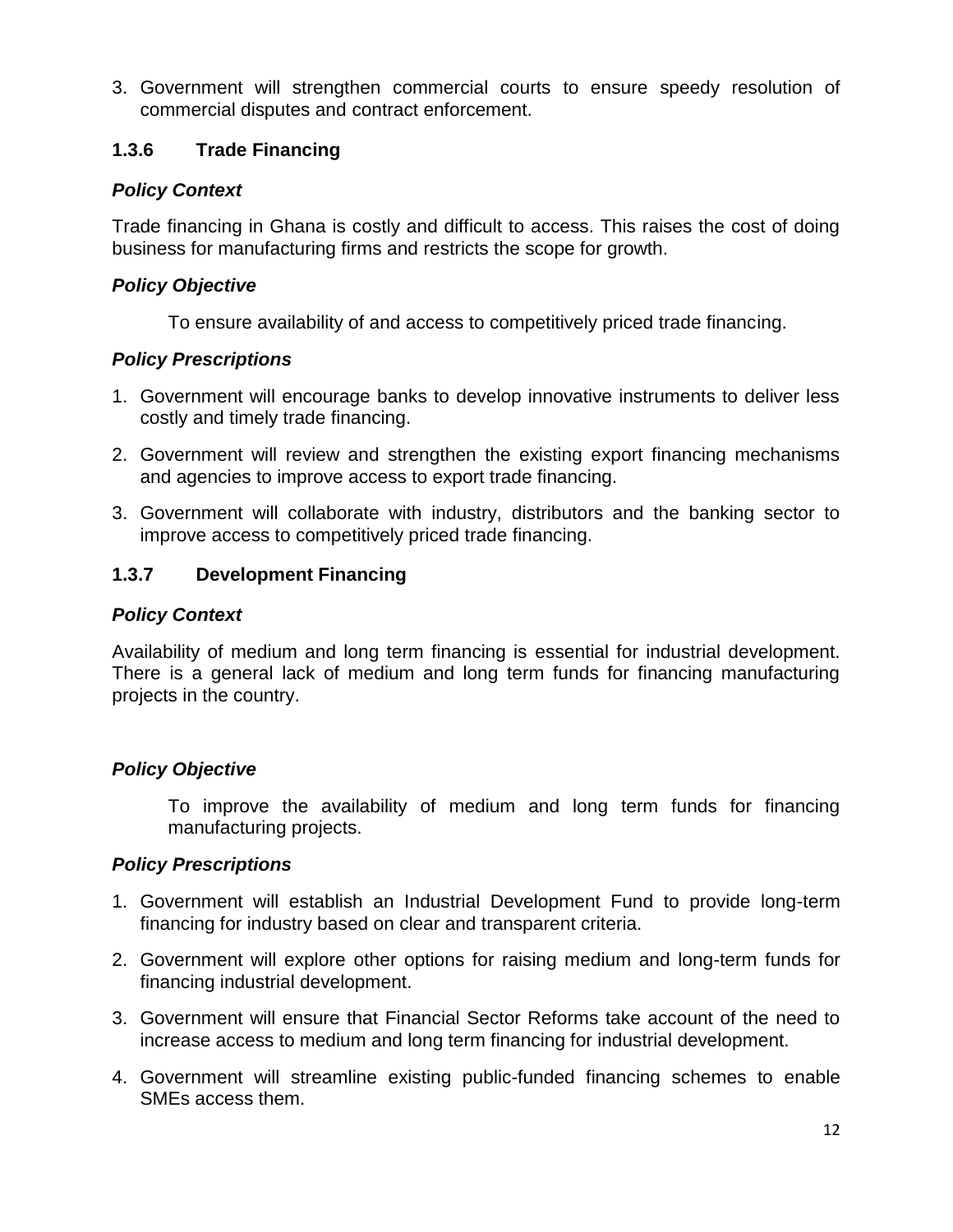# **1.4 LAND AND INFRASTRUCTURE FOR INDUSTRIAL DEVELOPMENT**

#### **1.4.1 Introduction**

The challenge of land acquisition and the lack of adequate and cost-competitive physical infrastructure are critical factors constraining investment and competitive manufacturing performance in Ghana. Infrastructural needs are planned and executed over a long term, and require massive funding.

#### **1.4.2 Land for Industrial Development**

## *Policy Context*

Access to land is largely determined by traditional practices, resulting in fragmented and inefficient land administration.

## *Policy Objective*

To develop effective land administration at national, regional and district levels to facilitate easy acquisition and security of land for industrial development.

## *Policy Prescriptions*

- 1. Government will ensure that the on-going Land Administration Project aimed at developing a sustainable and well functioning land administration system is implemented fully.
- 2. Government will establish industrial estates for selected manufacturing clusters, in partnership with the private sector.
- 3. Government will strictly enforce zoning regulations to ensure that industrial zones/estates are reserved only for industrial purposes.
- 4. Government will publicise the availability of land banks for industrial and agricultural purposes.

# **1.4.3 Electricity and Water**

#### *Policy Context*

The provision of adequate, efficient and cost-competitive electricity and water supplies is a pre-requisite for accelerated industrial development. There is therefore the need to ensure reliable and sustainable supply of electricity and water to industry.

#### *Policy Objectives*

1. To ensure adequate, sustainable and cost-effective delivery of electricity and water to industry.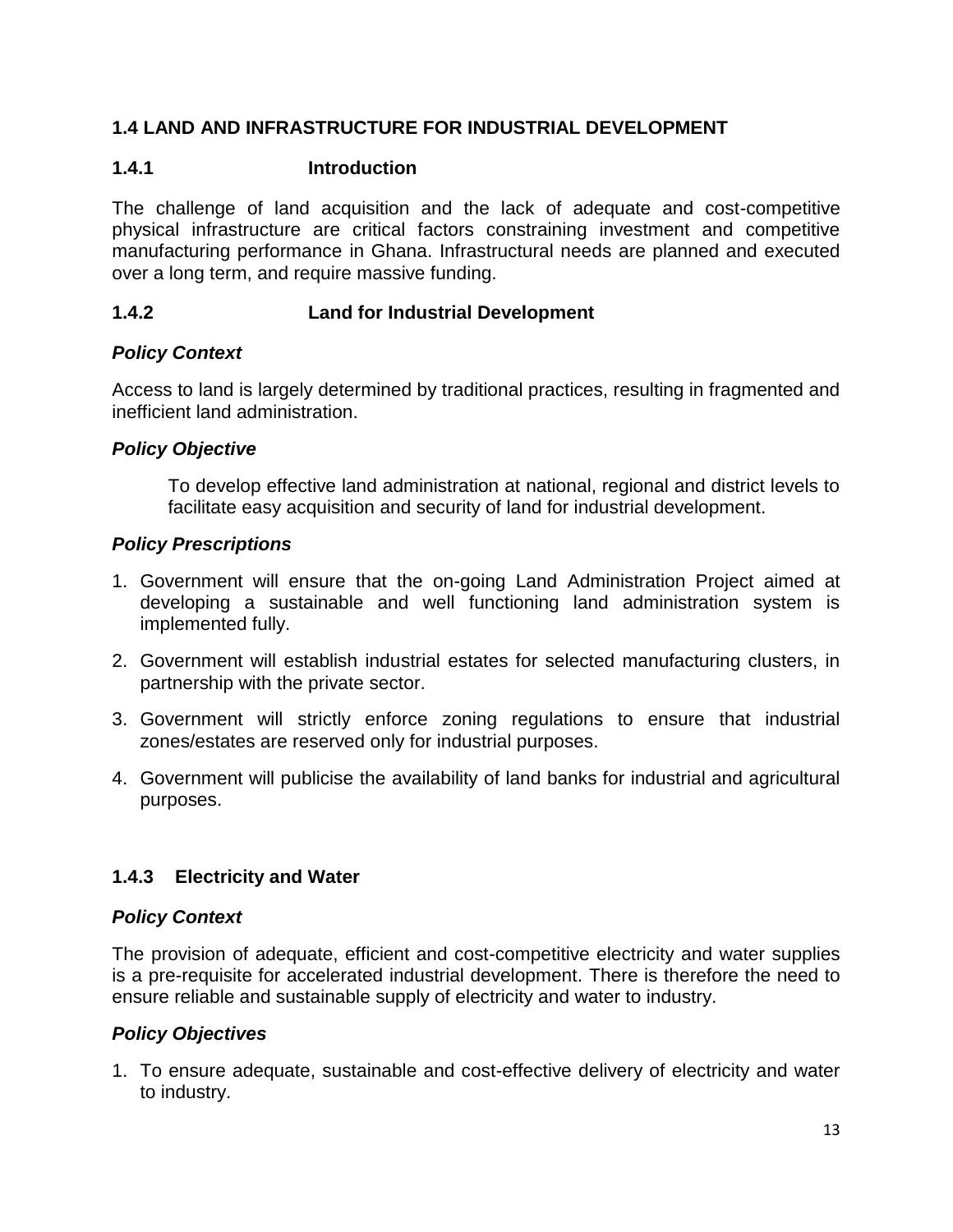2. To promote efficient use of electricity and water.

# *Policy Prescriptions*

- 1. Government will ensure that industry's requirements of electricity and water are met at competitive prices and in an environmentally sustainable manner.
- 2. Government will encourage private sector participation in the supply of electricity and water.
- 3. Government will draw up and implement energy and water efficiency and conservation programmes.

# **1.4.4 Telecommunications Infrastructure**

#### *Policy Context*

Efficient communication infrastructure and services are critical for competitive production and distribution. The development of the telecommunication sector is therefore essential.

## *Policy Objective*

To ensure adequate and cost-effective telecommunications services to industry.

# *Policy Prescriptions*

- 1. Government will initiate measures to support the development of the telecommunications sector through the implementation of the National Communications Policy.
- 2. Government will encourage the private sector to increase investment in the telecommunications sector to meet the growing demand from industry.

# **1.4.5 Transport Infrastructure**

#### *Policy Context*

The provision of an integrated, efficient and cost-effective transportation network is necessary for Ghana's industrial competitiveness. There is therefore the need to develop the various modes of transportation to support industrial production and distribution.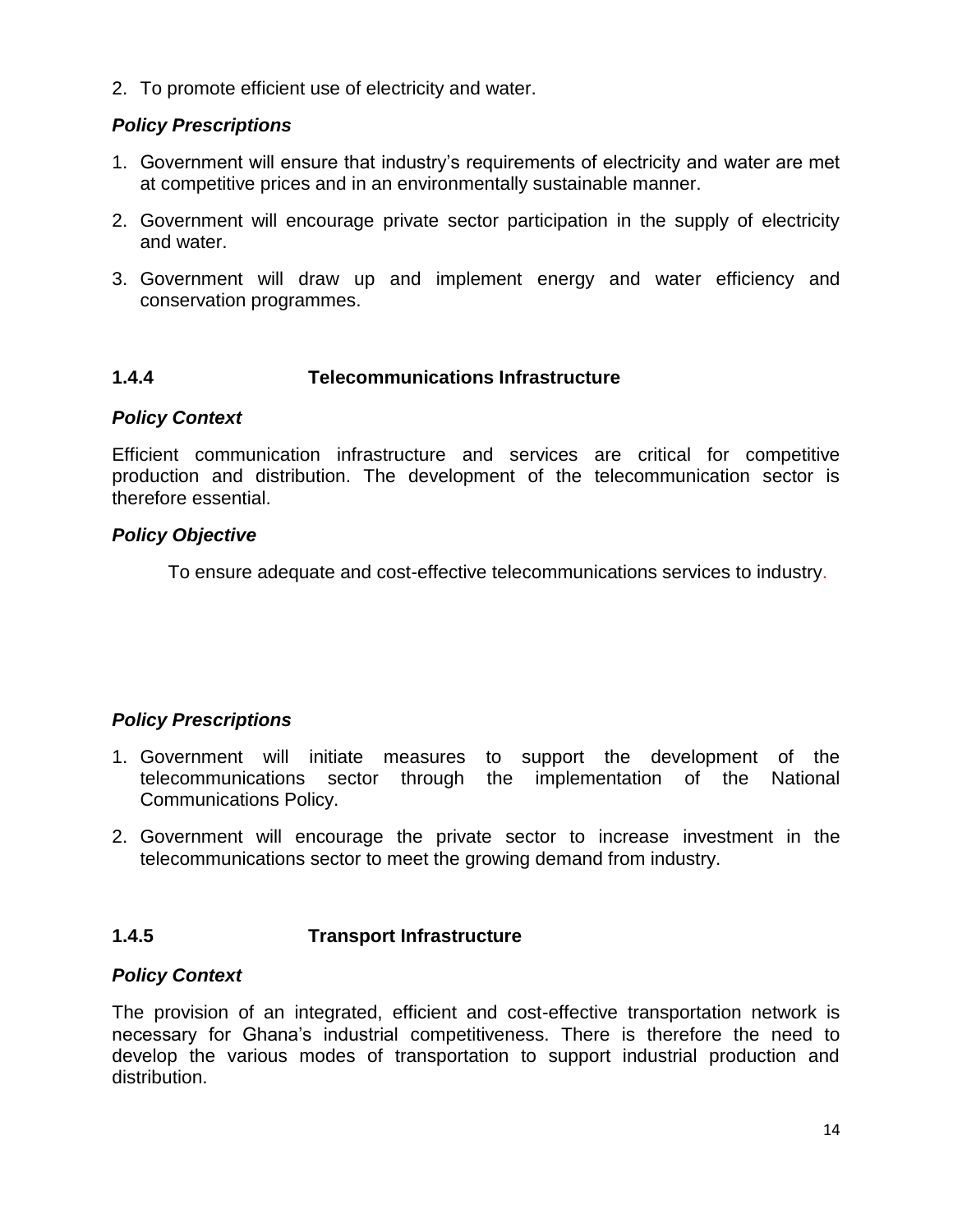## *Policy Objectives*

- 1. To develop an inter-modal transport system to ensure reliable and cost-effective modes of transporting goods.
- 2. To promote investment in the various forms of transportation to enhance industrial production and distribution.

#### *Policy Prescriptions*

- 1. Government will develop and implement an integrated plan for the development of the transport sector.
- 2. Government will promote private sector investment in the transport sector to ensure the development of all forms of transportation.
- 3. Government will continue to support improvement of port infrastructure and services.

# **1.5 INDUSTRIAL SUBCONTRACTING**

## **1.5.1 Introduction**

Industrial subcontracting of parts, components and sub assemblies is an effective mechanism to stimulate industrialization. In addition to light engineering, it also supports other industrial sectors such as textiles and garments, packaging, construction and industrial services. It provides opportunities for SMEs to benefit from linkages with larger manufacturing firms such as access to finance, technology and markets.

# *Policy Context*

Currently, firms offering industrial subcontracting opportunities are limited and the mechanisms are not well developed. SMEs also lack the capacity to meet the requirements of the large firms and to take advantage of subcontracting opportunities.

#### *Policy Objectives*

- 1. To expand opportunities and improve mechanisms for subcontracting in the industrial sector.
- 2. To develop the capacity of SMEs to take advantage of subcontracting opportunities.

- 1. Government will encourage investment in the capital goods, automobile, electronics, and other manufacturing sectors that offer opportunities for subcontracting.
- 2. Government will encourage large companies to offer vendor development programmes to subcontractors.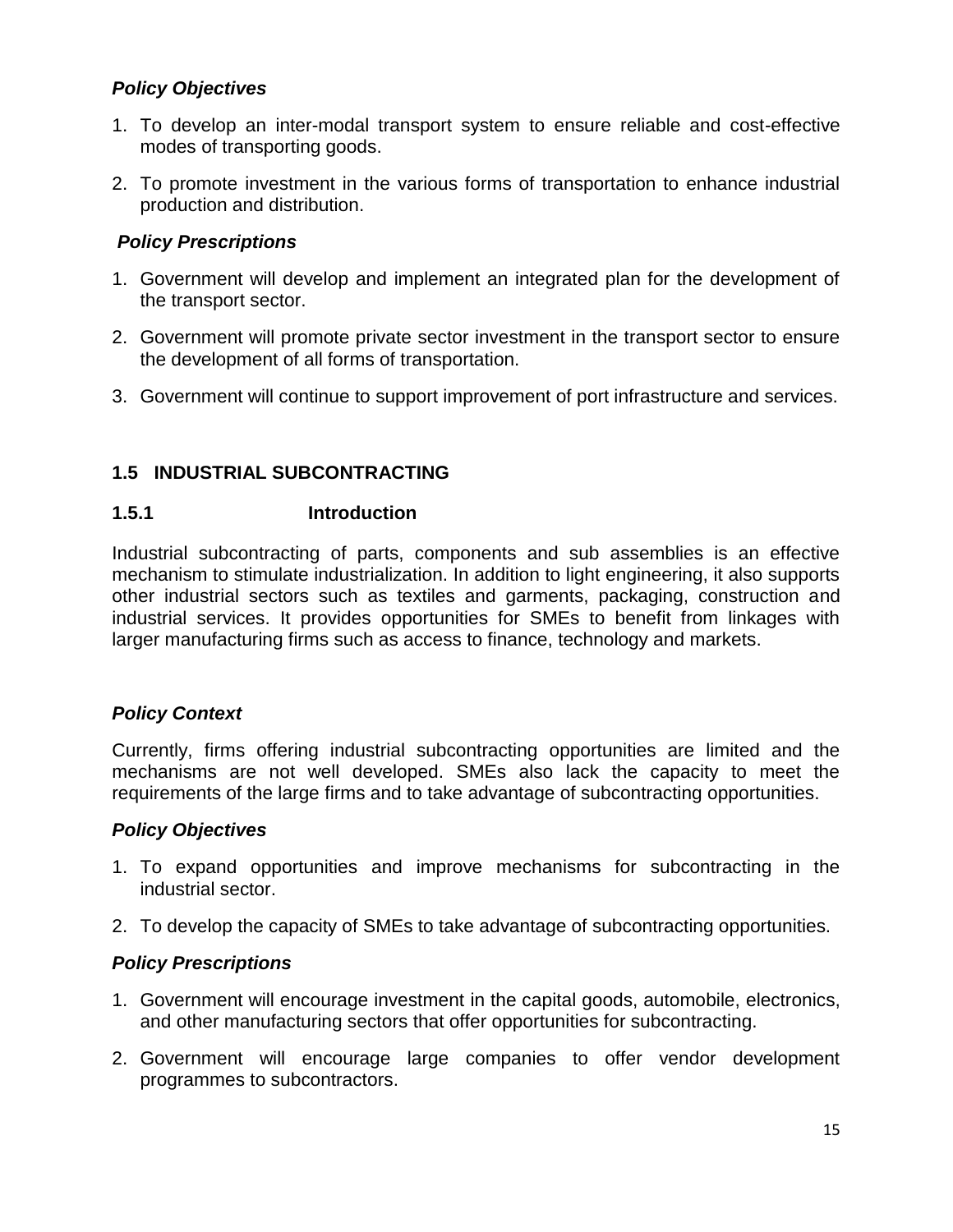- 3. Government will support capacity building of SMEs to take advantage of subcontracting opportunities.
- 4. Government will establish a capital goods centre in the country through Public Private Partnership (PPP) to support subcontracting.
- 5. Government will enact Local Content Law to support SME development.
- 6. Government will promote the use of public procurement to enhance subcontracting.
- 7. Government will support the development of exchange mechanisms to facilitate subcontracting in selected sub-sectors.

# **1.5.2 Informal nature of Small and Micro Businesses**

#### *Policy Context*

Small-scale enterprises are the backbone of the manufacturing sector in Ghana but most of these businesses are not formalized. As a result, most small businesses do not get access to business support services and incentives. Worse still, most of these enterprises are not concentrated in one particular area, making it difficult for them to enjoy the benefits accruing from localization of industries.

## *Policy Objective*

To formalize small scale businesses to help them get access to business support services and incentives

# *Policy Prescriptions*

- 1. Institute incentives to encourage the formalization of the informal sector enterprises.
- 2. Encourage cluster development of micro and small enterprises.

# **1.6 MARKETING AND DISTRIBUTION OF INDUSTRIAL PRODUCTS**

#### **1.6.1 Introduction**

The industrial sector is dominated by SMEs which are unable to adopt modern marketing and distribution practices, as a result of limited knowledge and resources for brand building and market development. This constitutes a handicap to the growth of the manufacturing sector.

#### **1.6.2. Internal Trade**

#### *Policy Context*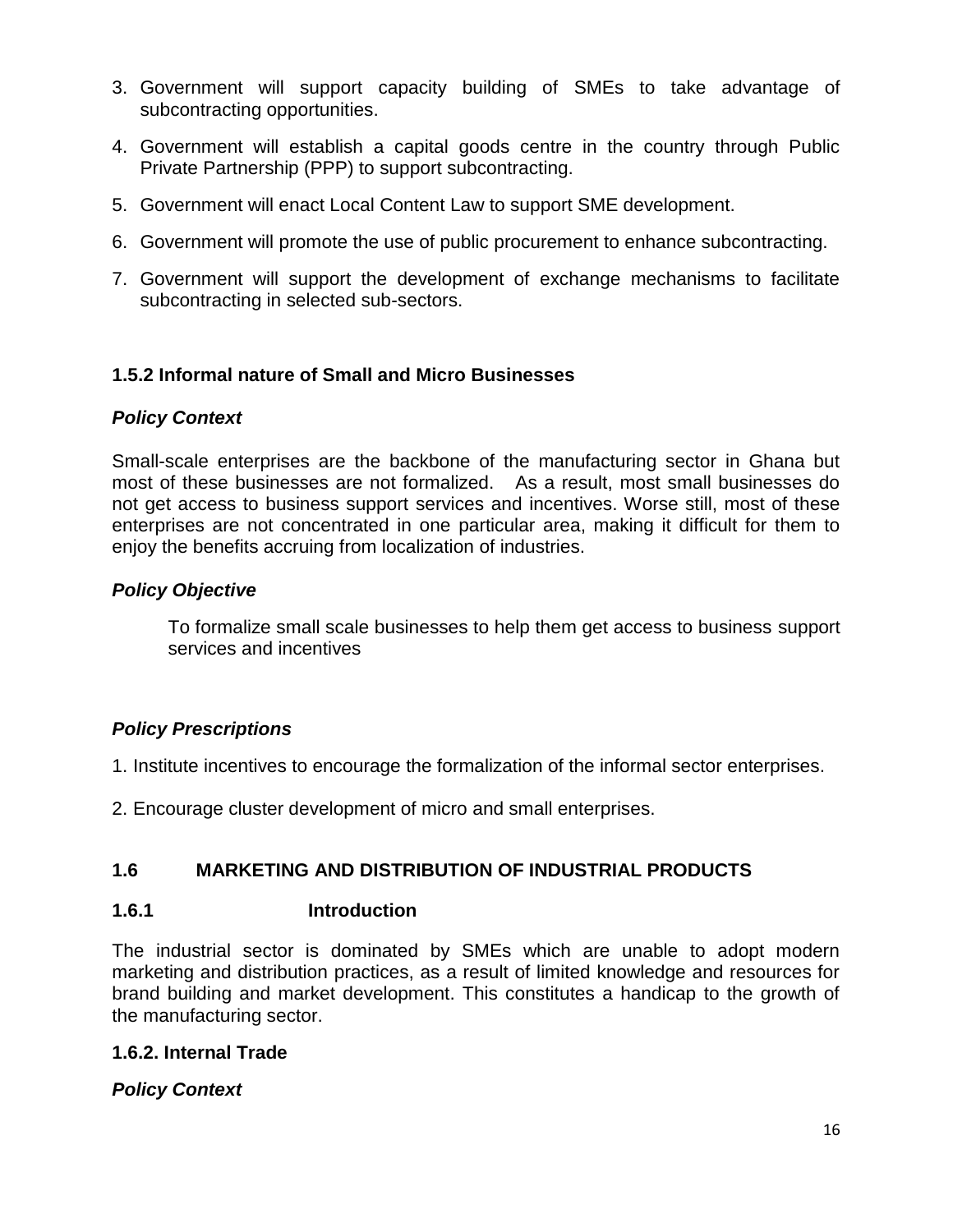An efficiently functioning domestic market is essential for the development and distribution of products for local consumption. Patronage of locally manufactured goods tends to be hampered by the perception that most made-in-Ghana goods are of inferior quality. Moreover, consumers are often unaware of the wide variety of goods produced in Ghana. The predominantly informal nature of domestic trade also limits the scope for growth, development and efficiency gains.

# *Policy Objective*

To increase demand for locally manufactured goods.

# *Policy Prescriptions*

- 1. Government will deepen the study of marketing and business management studies in vocational and tertiary institutions.
- 2. Government will encourage the private sector to establish marketing companies to service local SME manufacturers.
- 3. Government will assist SMEs to upgrade technology to enhance their competitiveness.
- 4. Government will assist the intensification of internship programmes for marketing students.
- 5. Government will continue to actively promote Made-in-Ghana goods.
- 6. Government will support the provision of infrastructure and other facilities to enhance the distribution of locally manufactured goods.
- 7. Government will ensure that informal sector traders are provided with support to formalise their businesses.
- 8. Government to enhance the local content in Government procurement.
- 9. Government will facilitate the training of SME manufacturers on the development and efficient management of distribution chains.

# **1.6.3. Export Trade**

# *Policy Context*

The growth of the industrial sector will depend to a large extent on increased export of manufactured goods, in view of the relatively small size of the domestic market. There is therefore the need to address the challenges of low production capacities, low productivity, lack of requisite market information, poor product quality and unattractive packaging, which tend to make most locally manufactured products uncompetitive.

# *Policy Objective*

To increase the export of locally manufactured goods.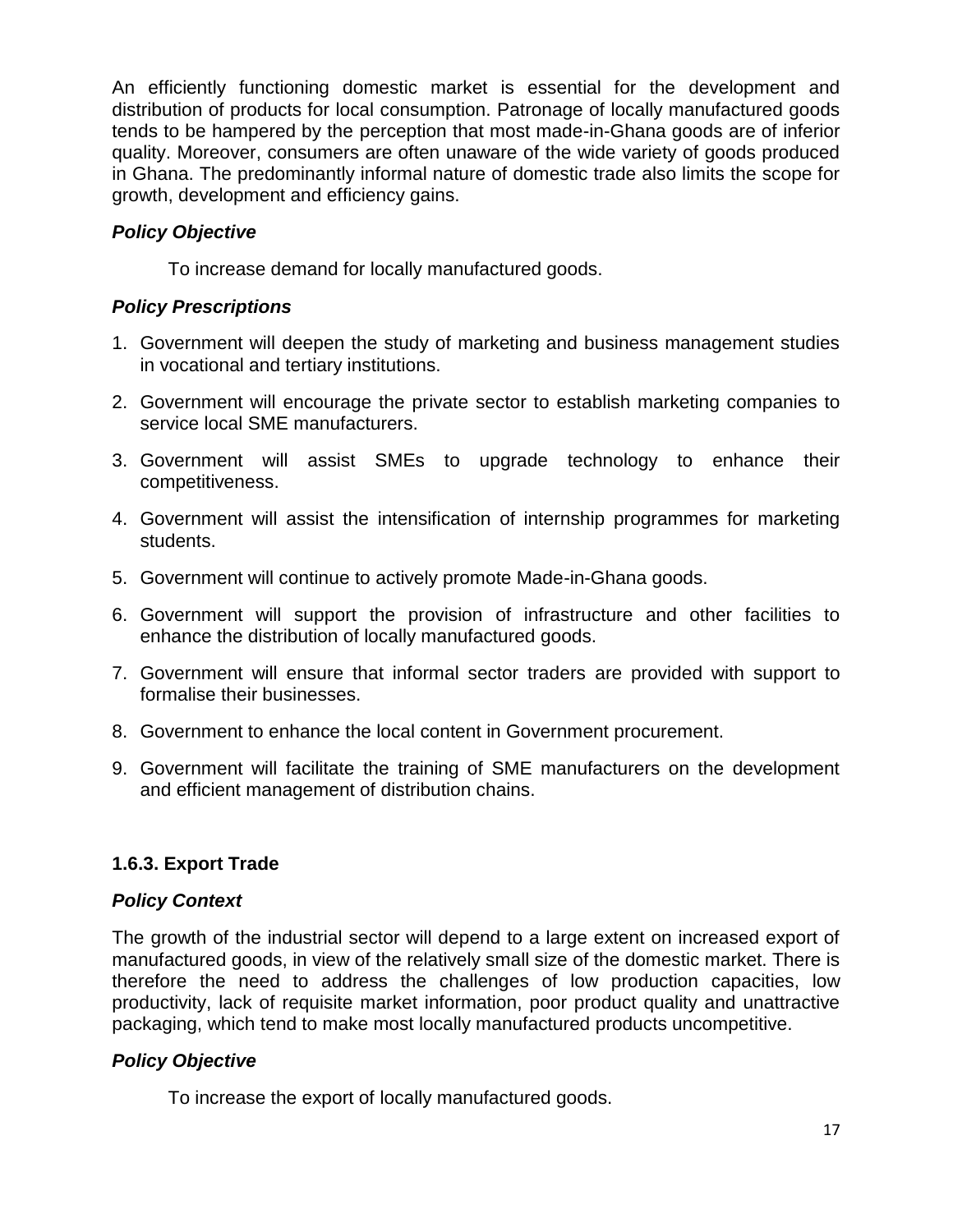- 1. Government will assist SMEs to upgrade technology to enhance their competitiveness.
- 2. Government will support SMEs to implement quality assurance systems.
- 3. Government will ensure that export promotion strategies focus on manufactured products.
- 4. Government in partnership with the private sector will facilitate the development of the packaging industry to support the export sector.
- 5. Government will strengthen the linkage between market research and advertising institutions and manufacturing firms.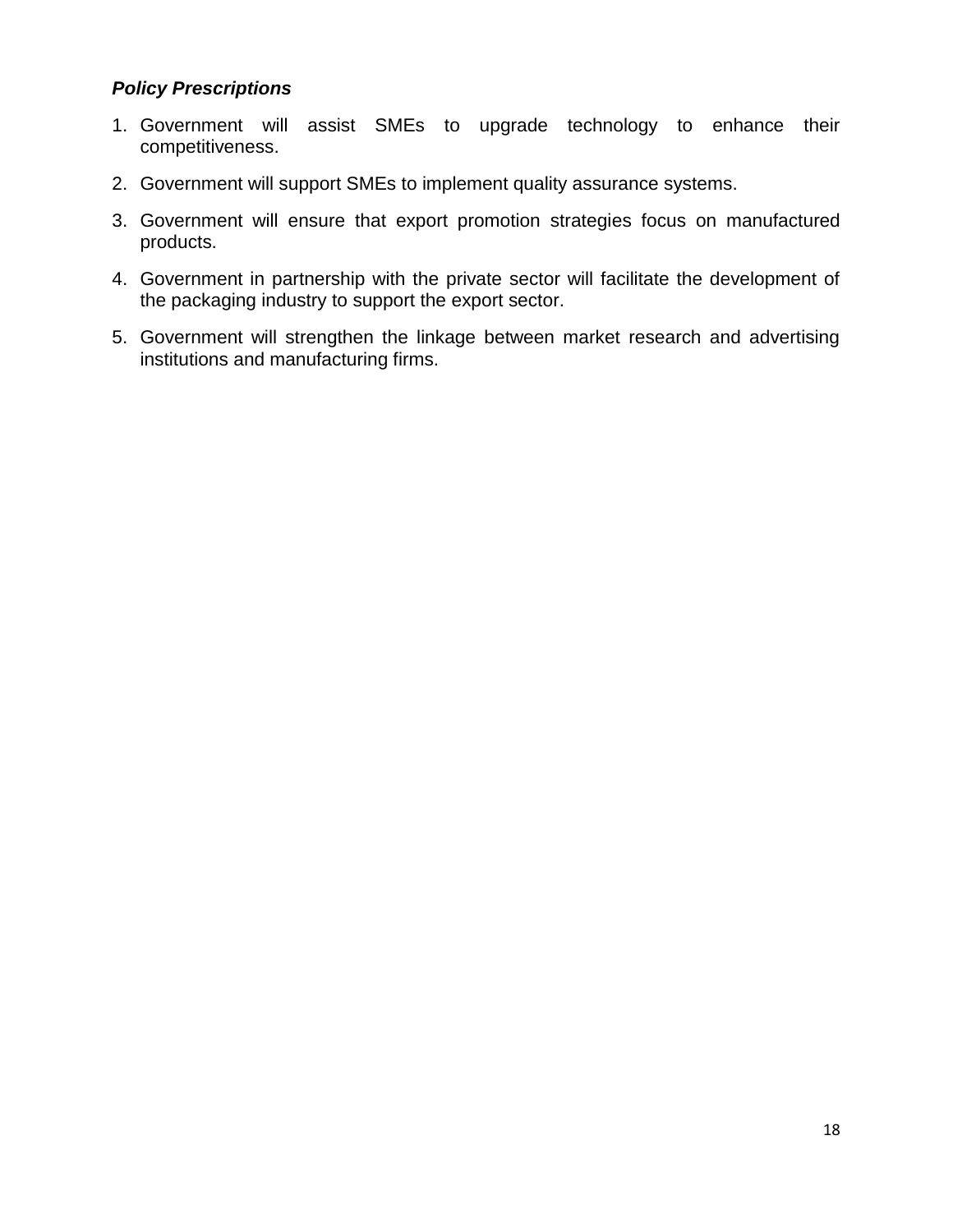# **1.7 STANDARDS FOR INDUSTRIAL DEVELOPMENT**

# **1.7.1 Introduction**

Development and effective use of national standards, based on relevant international standards, for production play a key role in promoting industrialization. This assures consumers of the safety and suitability of products.

# **1.7.2 Voluntary Standards**

# *Policy Context*

Voluntary standards are essential for assuring quality in the manufacturing sector. They provide the basis for assessing the quality of products, processes and systems and are developed by consensus among relevant stakeholders.

The absence of consensus regarding the process of developing such standards has resulted in low commitment on the part of manufacturers.

# *Policy Objective*

To achieve consensus in the development and use of voluntary standards in industry.

## *Policy Prescriptions*

1. Government will facilitate the strengthening of the linkage between Ghana Standards Board and industry associations in the development of voluntary standards.

- 2. Government will encourage the application of national standards in manufacturing.
- 3. Government will support initiatives to improve institutional capacity of Associations to develop standards of interest to their members.

# **1.7.3 Technical Regulations**

# *Policy Context*

Technical regulations are mandatory standards applied to protect the health and safety of consumers and the environment.

Regulatory Agencies tend to use different procedures for developing Technical Regulation (TRs). Also the enforcement of most existing Technical Regulations has not been effective because they do not provide well defined administrative procedures for compliance.

# *Policy Objectives*

- 1. To establish clear procedures for the development of TRs.
- 2. To establish mechanisms for enforcing and monitoring of TRs.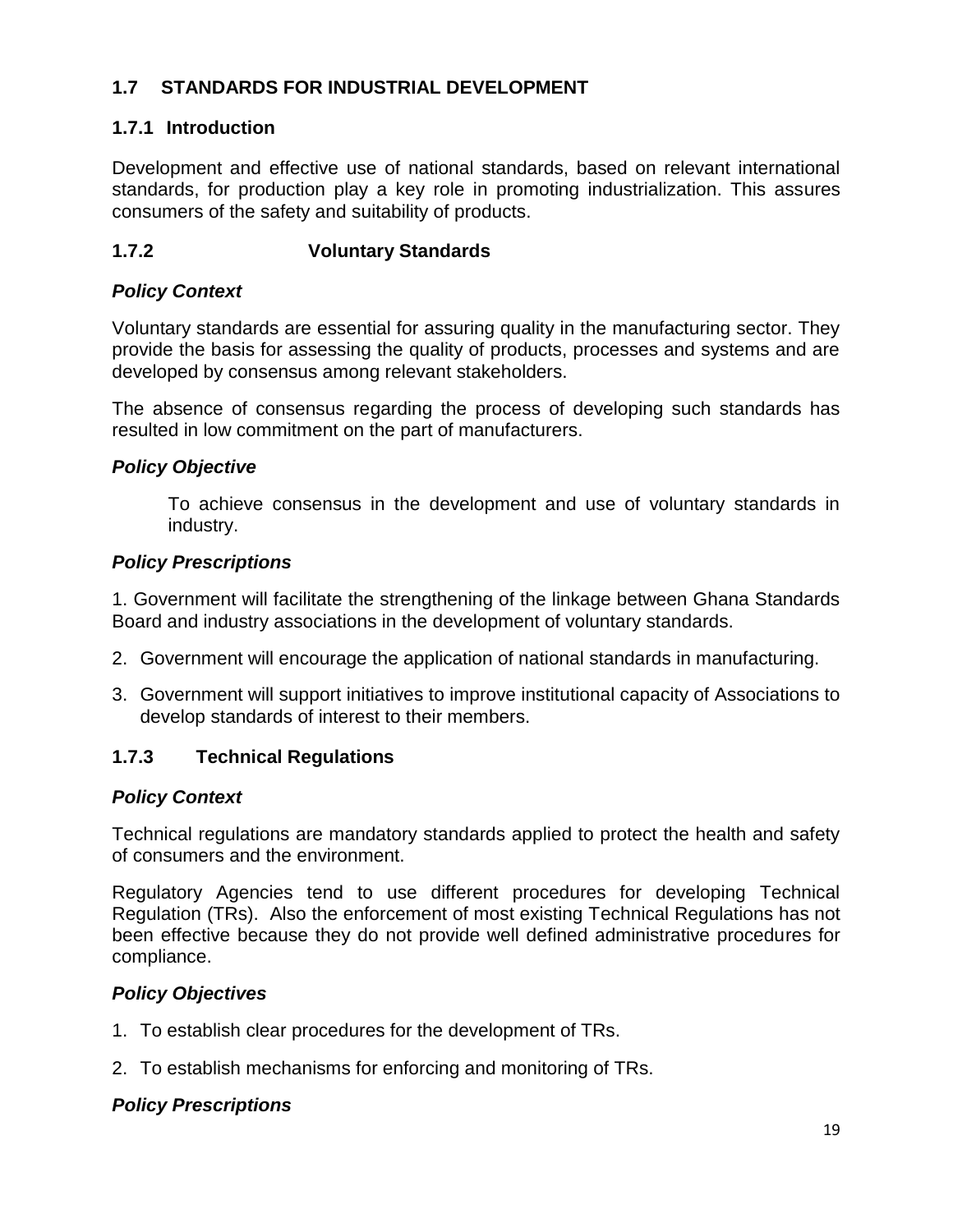- 1. Government will facilitate coordination amongst the regulatory bodies in the development of TRs.
- 2. Government will improve the institutional capacity of regulatory bodies to enforce the application of TRs in industry.

## **1.7.4 Conformity Assessment**

#### *Policy Context*

Conformity assessment is carried out to ascertain whether products, processes and systems conform to applicable Standards or Technical Regulations. International practices demand that conformity assessment is conducted by accredited independent bodies to enhance credibility.

#### *Policy Objective*

To establish accredited bodies to undertake independent conformity assessment.

## *Policy Prescriptions*

- 1. Government will strengthen the legal and regulatory framework for conformity assessment, to bring it in line with international best practices.
- 2. Government will support the establishment of accredited conformity assessment bodies.

## **1.7.5 Scientific Metrology**

#### *Policy Context*

The establishment of National Physical Laboratories for scientific metrology ensure that national measurements are accurate and reliable, and also traceable to international standards. The existing facilities and capabilities for scientific metrology are inadequate.

#### *Policy Objective*

To ensure that national measurements are accurate and reliable.

# *Policy Prescriptions*

- 1. Government will establish a National Metrology Institute.
- 2. Government will upgrade facilities and build capacities for scientific metrology.

# **1.7.6 Legal Metrology**

#### *Policy Context*

An effective system of legal metrology is essential for ensuring the inspection and verification of measuring instruments and devices used in commerce. This requires the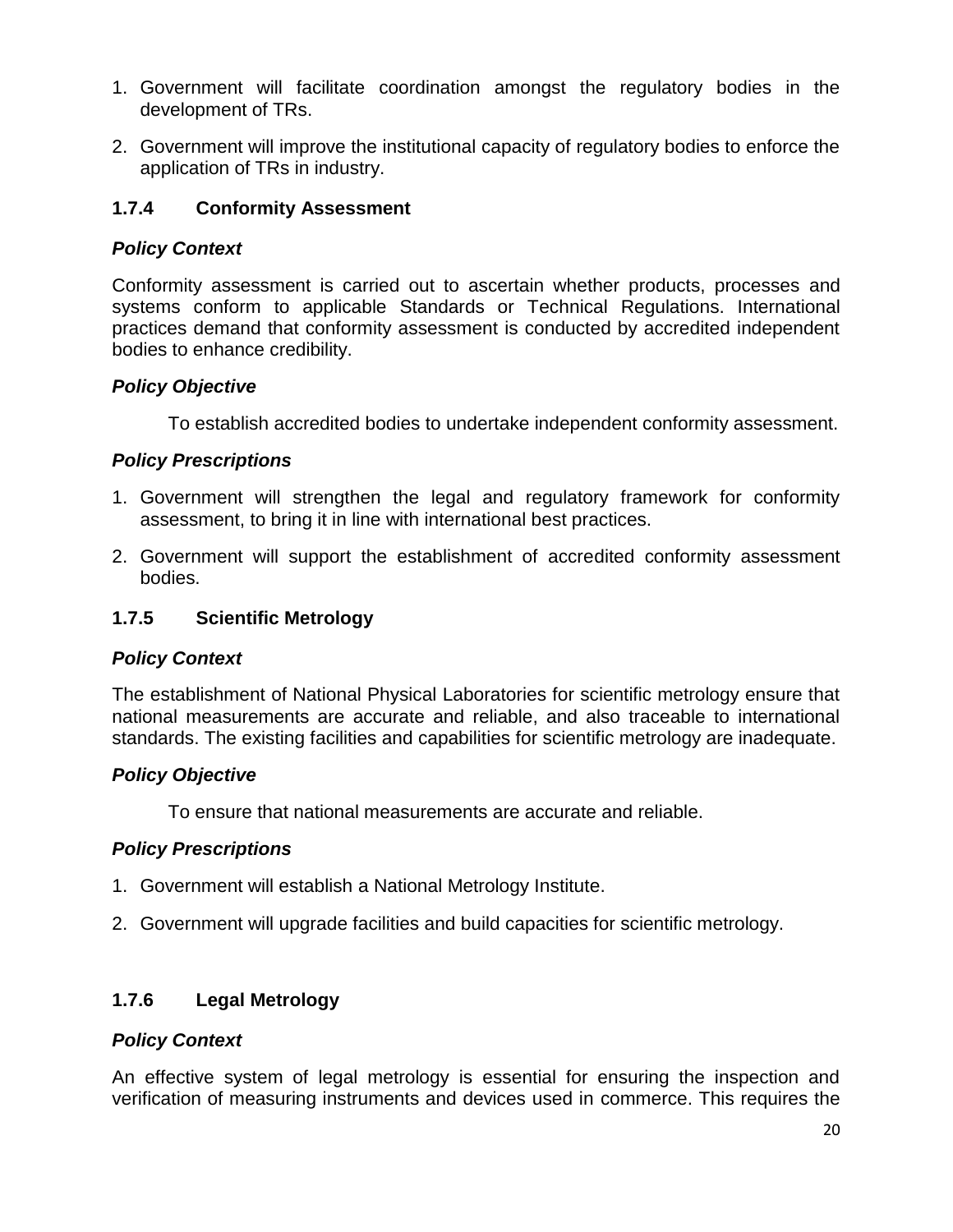establishment of regulatory bodies to verify weights and measures, as well as weighing and measuring instruments used for commercial purposes.

## *Policy Objective*

To ensure that economic interest of consumers are protected through the use of accurate weights and measures.

## *Policy Prescriptions*

- 1. Government will enforce the implementation of the law on weights and measures.
- 2. Government will establish a regulatory body for legal metrology
- 3. Government will provide adequate facilities and develop relevant capacity and capabilities at the district level for legal metrology.

# **1.7.7 Industrial Metrology**

#### *Policy Context*

Industrial metrology ensures the application of precise, reliable and accurate measurements in industrial processes. The regular calibration of industrial equipment and devices by accredited calibration laboratories are therefore critical. Expanding access to these services will require the active participation of the private sector.

#### *Policy Objective*

To ensure widespread availability of quality calibration services for industry.

#### *Policy Prescription*

Government will promote private sector investments and participation in industrial metrology.

#### **1.7.8 Accreditation**

#### *Policy Context*

Internationally recognized Accreditation Bodies are required to ensure that conformity assessment bodies meet the applicable standards of competence in their area of specialization. The establishment of such bodies with certified local assessors will reduce the cost of accreditation to the benefit of local industries.

#### *Policy Objective*

To ensure access to affordable and credible accreditation services.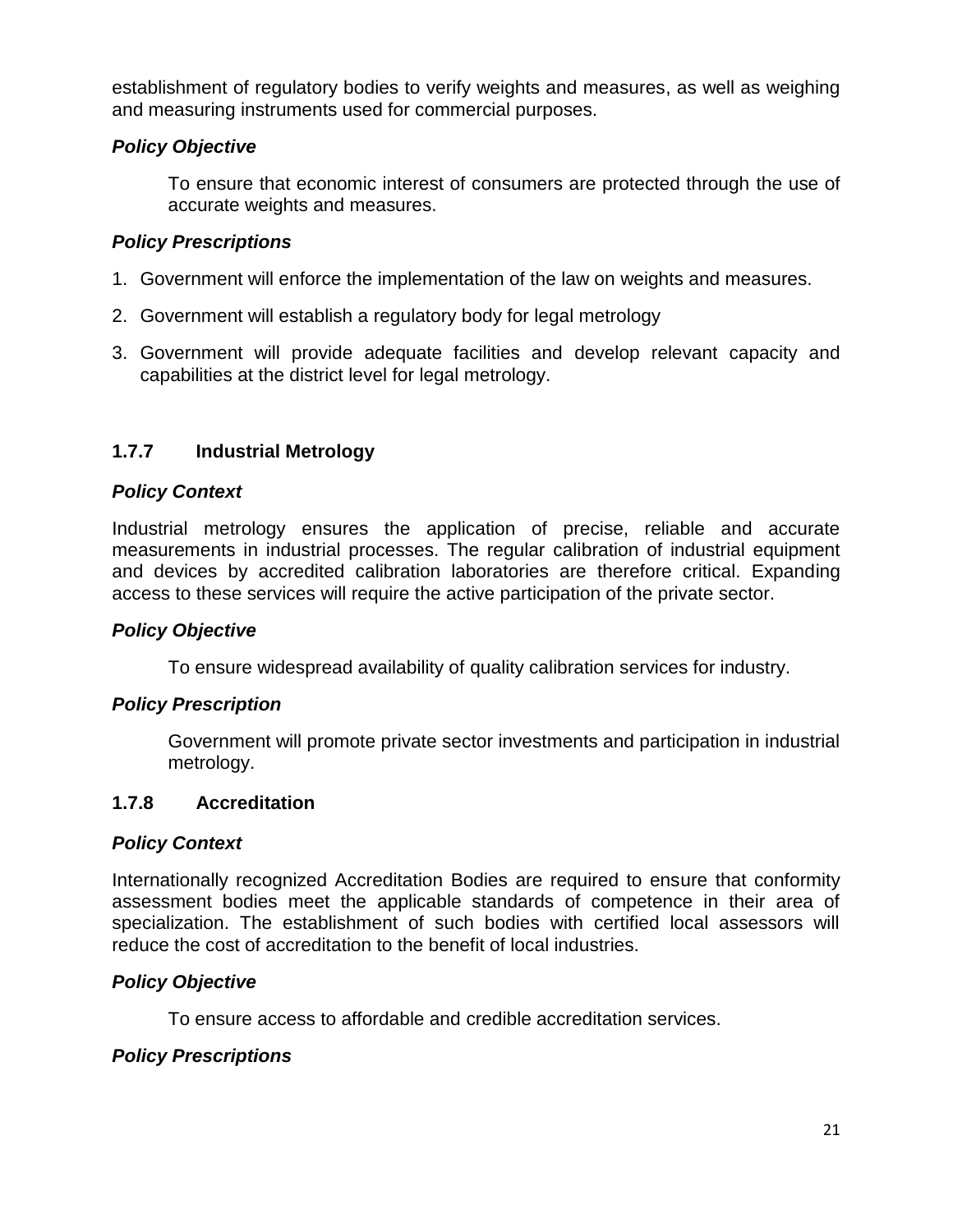- 1. Government will establish a national accreditation body with the assistance of relevant internationally recognized organisations.
- 2. Government will encourage the private sector to establish accreditation bodies.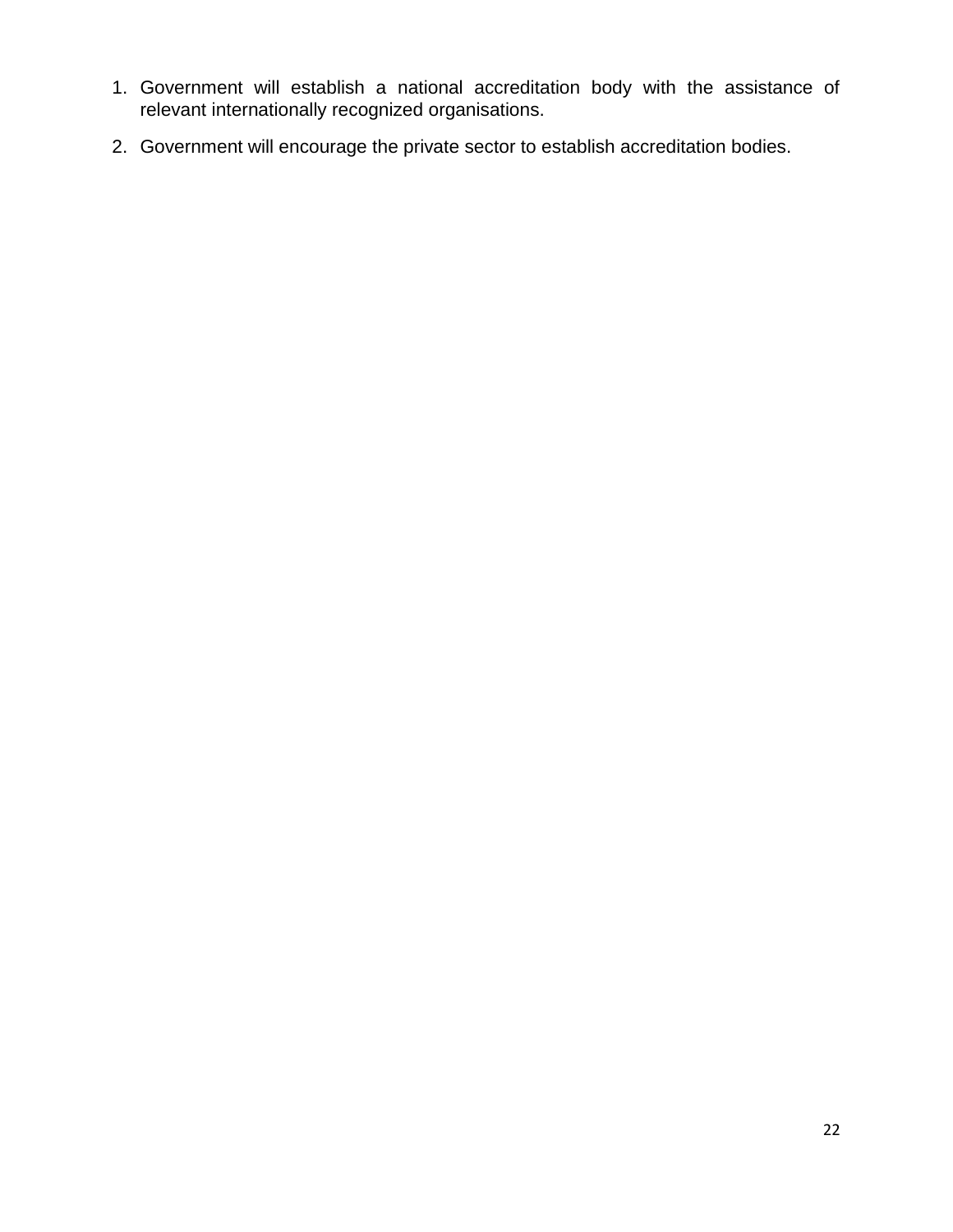## **COMPONENT TWO**

# **TECHNOLOGY AND INNOVATION**

#### **2.1 TECHNOLOGY, INNOVATION, RESEARCH AND DEVELOPMENT FOR INDUSTRY**

#### **2.1.1 Overall Level of Science, Technology and Innovation in Ghana**

#### *Policy Context*

There is an overall low level of science, technology, research and development and innovation in industry. This limits the absorption and adaptation of modern technologies into the manufacturing sector, thus affecting its competitiveness

## *Policy Objective*

To increase the overall level of science, technology, research and development for innovation in industry.

## *Policy Prescription*

Government will support the strengthening of the Science, Technology & Innovation (ST&I) base available to Ghanaian industrial firms through the following:

- 1. Strengthening of public research institutions
- 2. Raising the ability of private firms to carry out Research & Development and absorb **Technology**
- 3. Support the outsourcing of S&T requirements of industries

# **2.1.2 Public Sector Science and Technology Base in Ghana**

#### *Policy Context*

The public institutions that support the manufacturing sector face constraints in their ability to undertake worthwhile research to meet the needs of industry in general, and the manufacturing sector in particular. These constraints include underfunding, inadequate human capital, inadequate technical training and insufficient equipment and infrastructure.

#### *Policy Objective*

To raise the level of science & technology and innovation undertaken in the public sector and enhance industrial competitiveness

#### *Policy Prescription*

Government will increase the percentage of GDP committed to public sector research.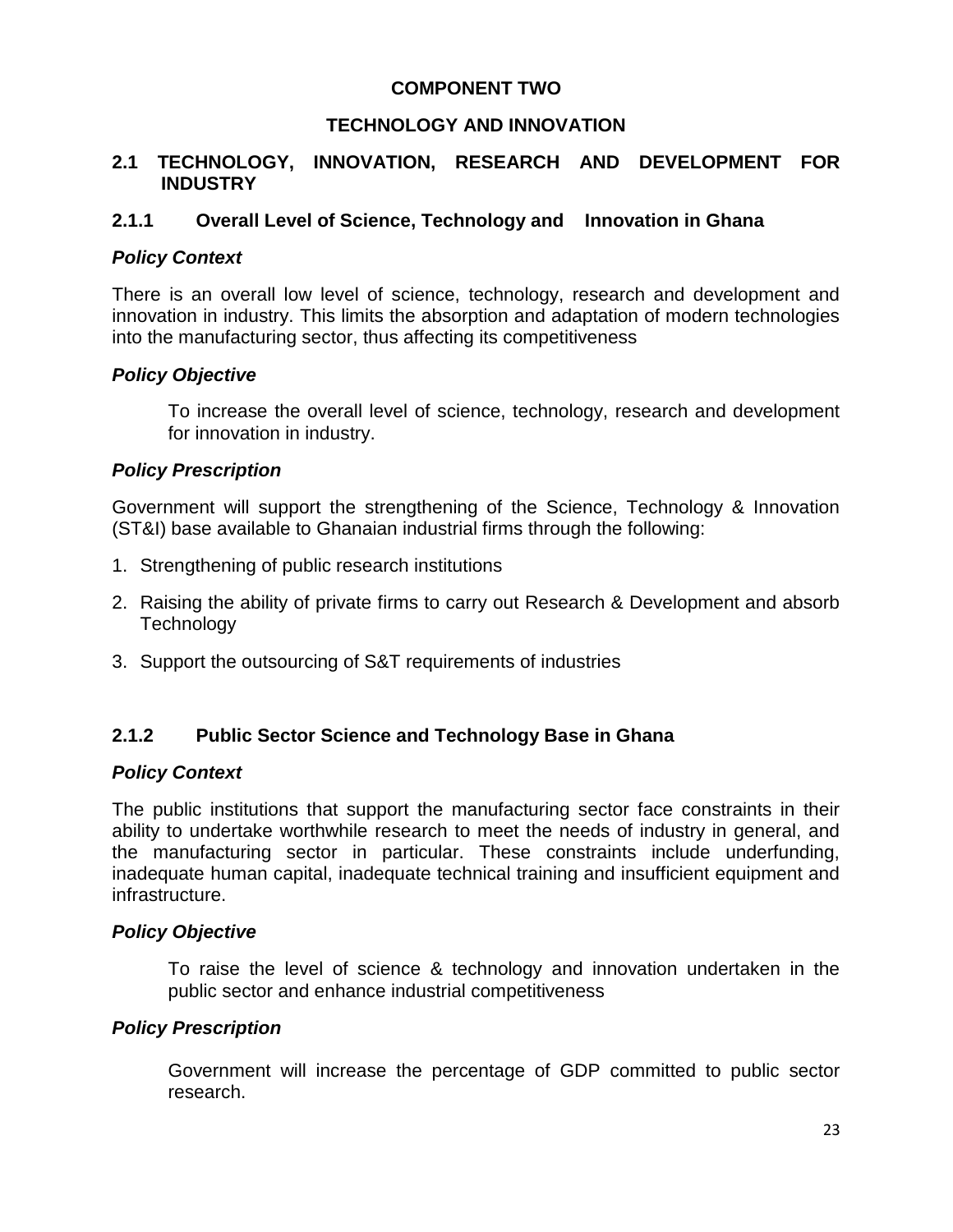#### **2.1.3 Capacity and Capability of the Manufacturing Sector to Undertake and Absorb Science and Technology for Innovation**

## *Policy Context*

The manufacturing sector in Ghana is characterised by a large population of micro, small and medium sized firms, most of which use obsolete technology and have a low capital and human resource base. This limits their ability to undertake and absorb science and technology for innovation, in order to improve productivity and become more competitive.

#### *Policy Objective*

To raise the level of science and technology undertaken in the private sector to enhance industrial innovation and competitiveness

#### *Policy Prescriptions*

- 1. Government will strengthen and expand the provision of business development services and support for industrial firms undertaking and exploiting S&T for innovation.
- 2. Government will provide support to raise the absorptive capacity of firms, with a particular emphasis on indigenous micro, small and medium sized enterprises.
- 3. Government will support public research institutions to raise awareness of the existence of such institutions and their products and services.

## **2.1.4 Quantity and Quality of Human Capital for Science, Technology and Innovation**

#### *Policy Context*

The skills base for science and technology is relatively limited. The educational system lacks adequate infrastructure for the study of science and technology. In addition, only a limited number of students are attracted to the study of science and technology, particularly at the tertiary level. The limited skills base constrains the manufacturing sector's ability to innovate, in order to enhance their productivity and become more competitive.

#### *Policy Objective*

To raise the quantity and quality of the labour force engaged in science and technology, and innovation (STI) in the industrial sector.

#### *Policy Prescriptions*

1. Government will strengthen existing training institutions to deliver training programmes that better meet the existing and future STI needs of industry.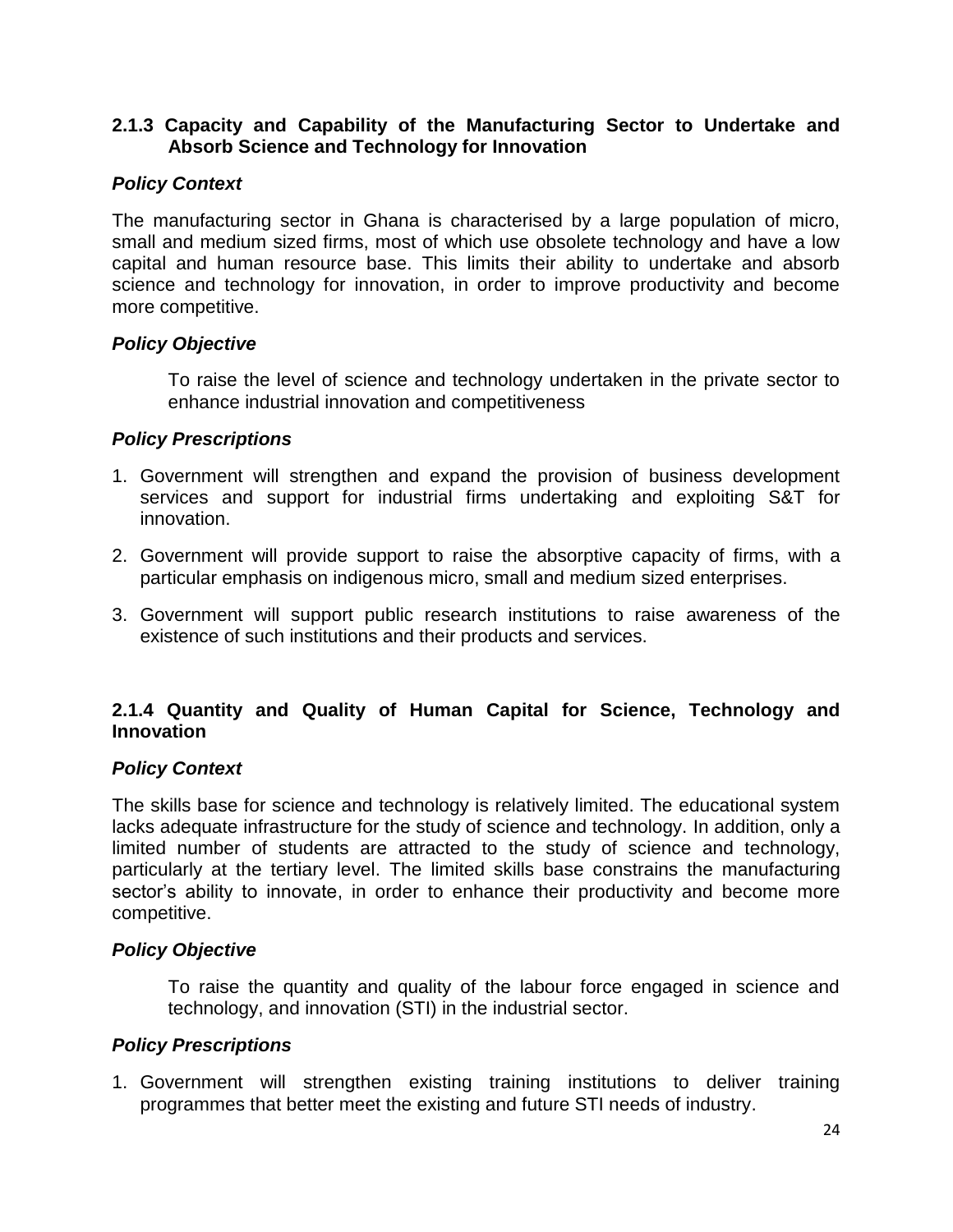- 2. Government will support increased enrolment in science and technology related courses at the tertiary level.
- 3. Government will encourage industry to provide the necessary training for its own STI needs.
- 4. Government will integrate science and technology related elements into management training.

## **2.1.5 Linkages within the Science, Technology and Innovation System**

#### *Policy Context*

There is a weak science, technology and innovation system, with limited interactions between key agents in the system such as universities, research and technology transfer institutions, and industry. These weak linkages have resulted in inadequate support for technology innovation, adaptation and transfer to the industrial sector.

#### *Policy Objective*

To strengthen linkages among key agents in the science, technology and innovation system.

#### *Policy Prescriptions*

- 1. Government will strengthen the capability and capacity of the public research base to effectively engage with industry.
- 2. Government will support firms to access and absorb the STI knowledge directly from the public research institutions.
- 3. Government will strengthen technology transfer organisations to disseminate STI knowledge to industry.
- 4. Government will encourage co-location of technology intensive firms with relevant organizations in the public research base.
- 5. Government will encourage public research institutions to harness the S&T capabilities of the Ghanaian diaspora.
- 6. Government will encourage the development of science, technology and innovation links and programmes with international centres of excellence.

# **2.1.6. Science and Technology Promotion and Delivery**

#### *Policy Context*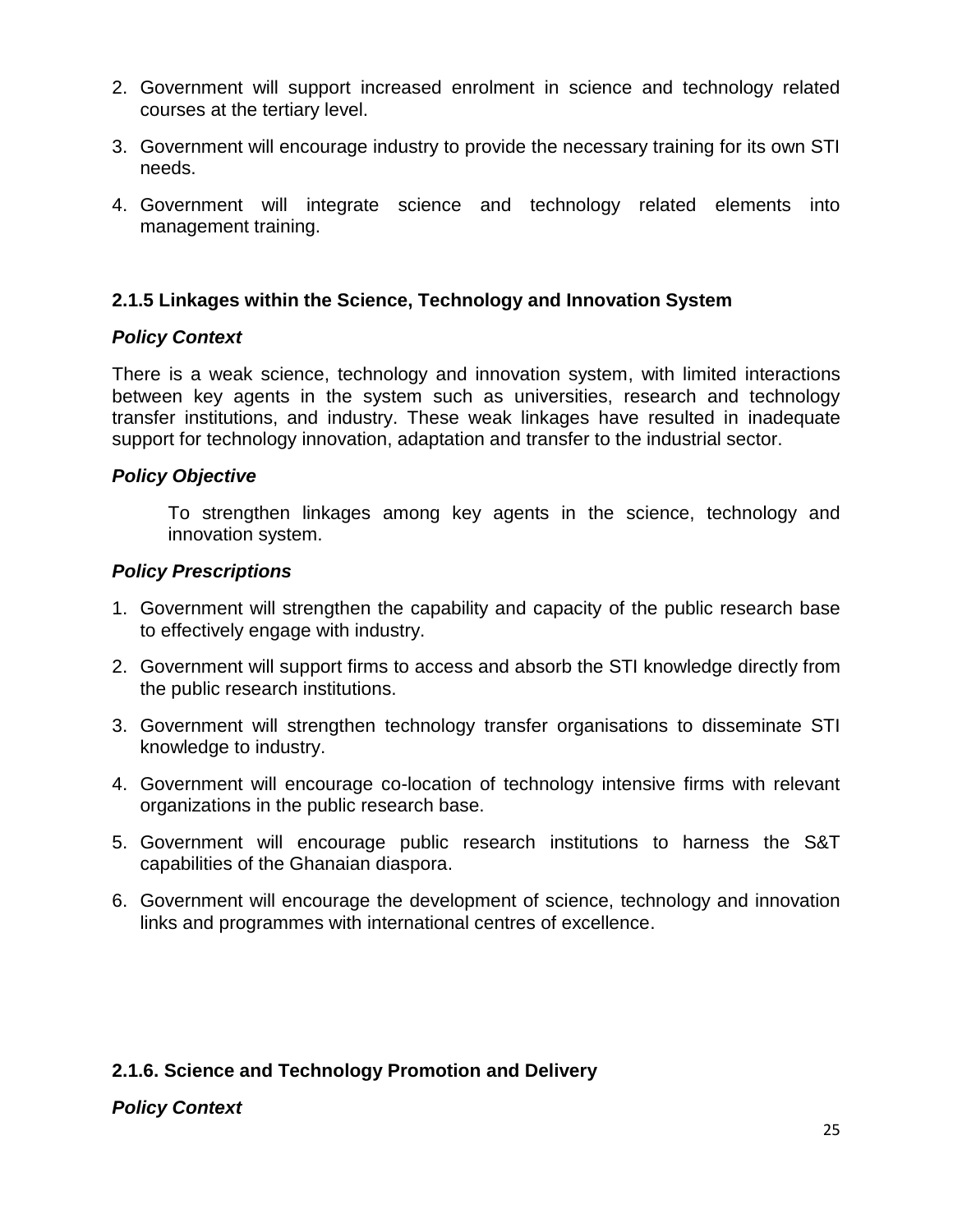The effective promotion and delivery of S&T and innovation to the industrial sector will largely depend on improved coordination and collaboration among relevant MDAs, S&T institutions and industry.

## *Policy Objective*

To strengthen coordination mechanism for the promotion and delivery of STI to industry.

- *1.* Government will establish a strategic high-level cross-ministry body to coordinate and promote the application of science, technology and innovation for industrial development.
- 2. Government will strengthen CSIR and other relevant research institutions to effectively deliver STI to the manufacturing sector.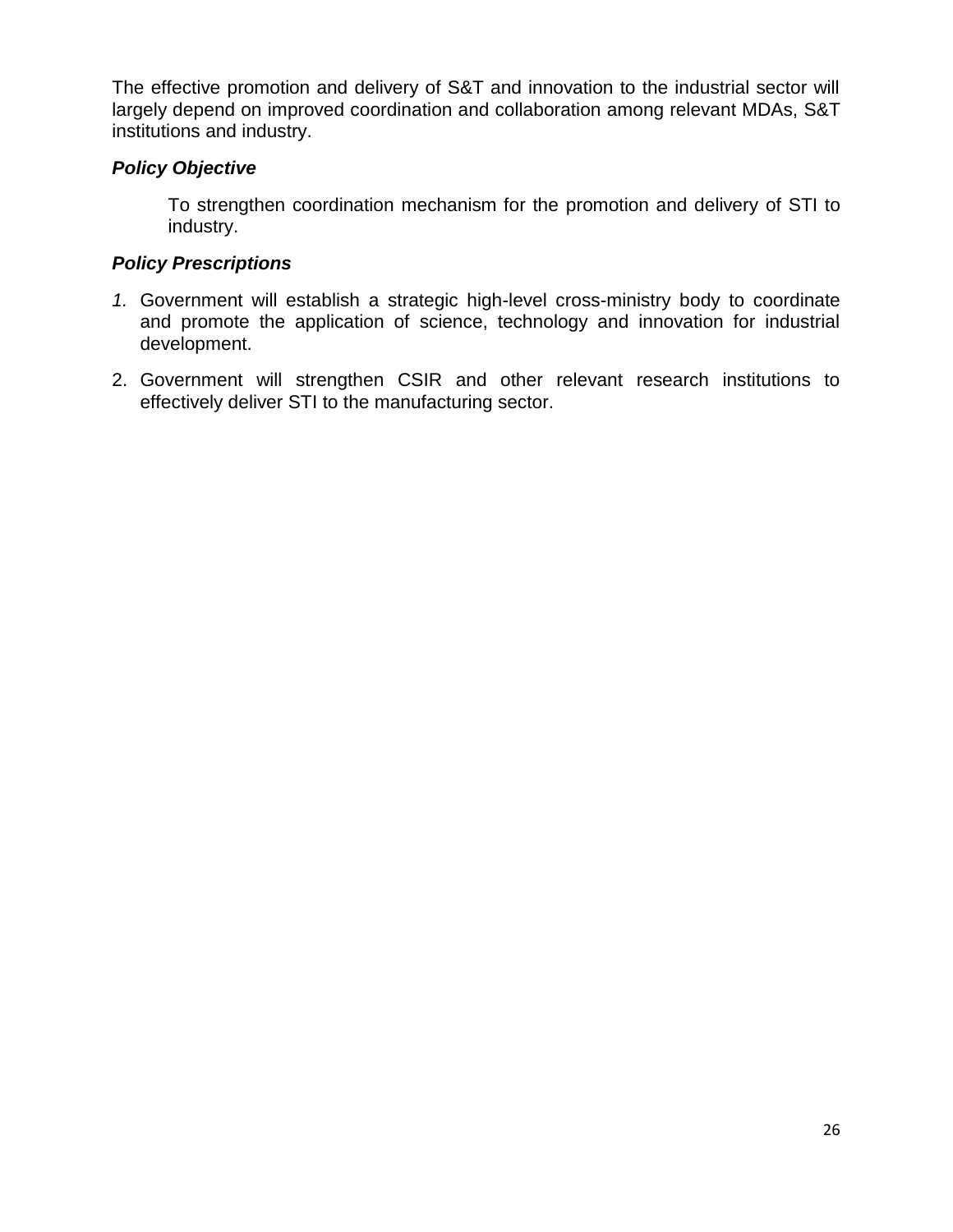# **2.1.7 Institutional STI Capability**

## *Policy Context*

Weaknesses exist in the capability of science and technology and innovation related institutions, and they constrain the overall development, coordination and implementation of STI-related policies. They also reduce the overall impact that S&T can have on the manufacturing sector and industry in general.

#### *Policy Objective*

To strengthen the capability of STI-related institutions to develop and implement science, technology and innovation strategies for industrial development.

- 1. Government will promote and strengthen links between STI related institutions and their foreign counterparts to improve their capabilities.
- 2. Government, in collaboration with public research institutions, will provide training for key public officials in the area of science and technology for innovation.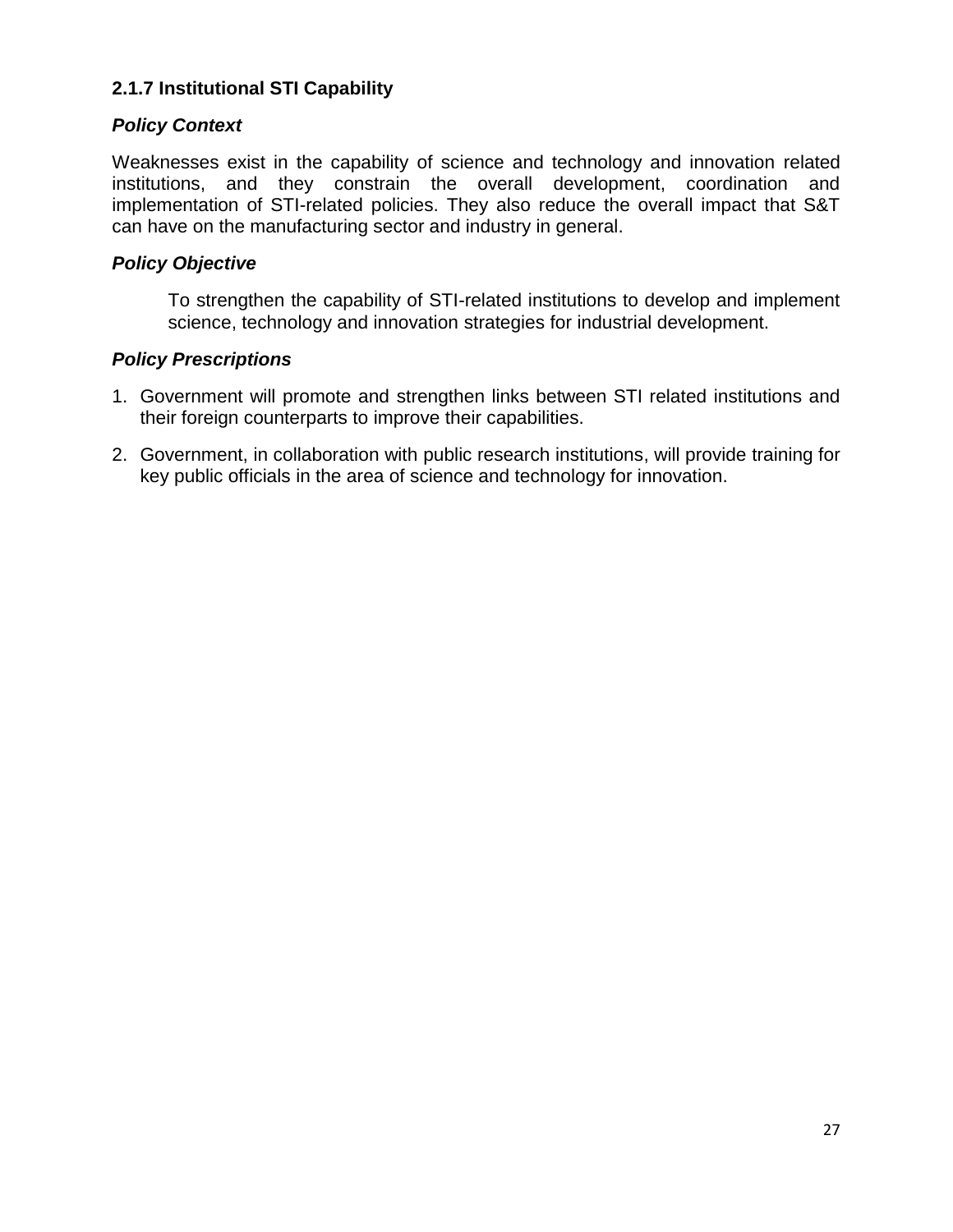# **2.2. ICT FOR INDUSTRIAL DEVELOPMENT**

# **2.2.1 Adoption and Use of ICT in the Manufacturing Sector**

## *Policy Context*

Growth and accelerated industrial development in this age depends to a large extent on Information and Communications Technology (ICT). Modern manufacturing process requires ICT in planning, design, supply chain management, production and distribution. ICT is therefore strategic in determining the competitiveness industrial firms.

#### *Policy Objective*

To enhance the adoption and effective use of ICT in the manufacturing sector, to drive competitiveness.

#### *Policy Prescriptions*

- 1. Government will work with the private sector to undertake programmes to increase the use of ICT in the manufacturing sector.
- 2. Government will strengthen existing educational and training institutions to develop the requisite skills to support the application of ICT in manufacturing.
- 3. Government will use incentive and regulatory measures to encourage investments in ICT infrastructure and reduce costs to serve as a catalyst to accelerate its use in industry.
- 4. Government will encourage the development of Business Incubation centres, at the universities and research institutions, to help promote the use of ICT in the manufacturing sector.
- 5. Government will promote the development of Technology Parks to facilitate the creation of an effective linkage between ICT, technology transfer and the manufacturing sector.
- 6. Government will promote the use of ICT for the collection of industrial data from the manufacturing sector.
- 7. Government will promote the development ICT programmes to link raw material suppliers, manufacturers, marketers and service providers.
- 8. Government will provide incentives to industry to invest in and utilize ICT to modernize manufacturing and make it more competitive.

#### **2.2.2 Globally Competitive ICT-related Manufacturing Industries**

#### *Policy Context*

Ghana has the potential to develop a competitive ICT industry. This potential can be fully realized through the promotion of ICT-Enabled Services (ICTES) and Business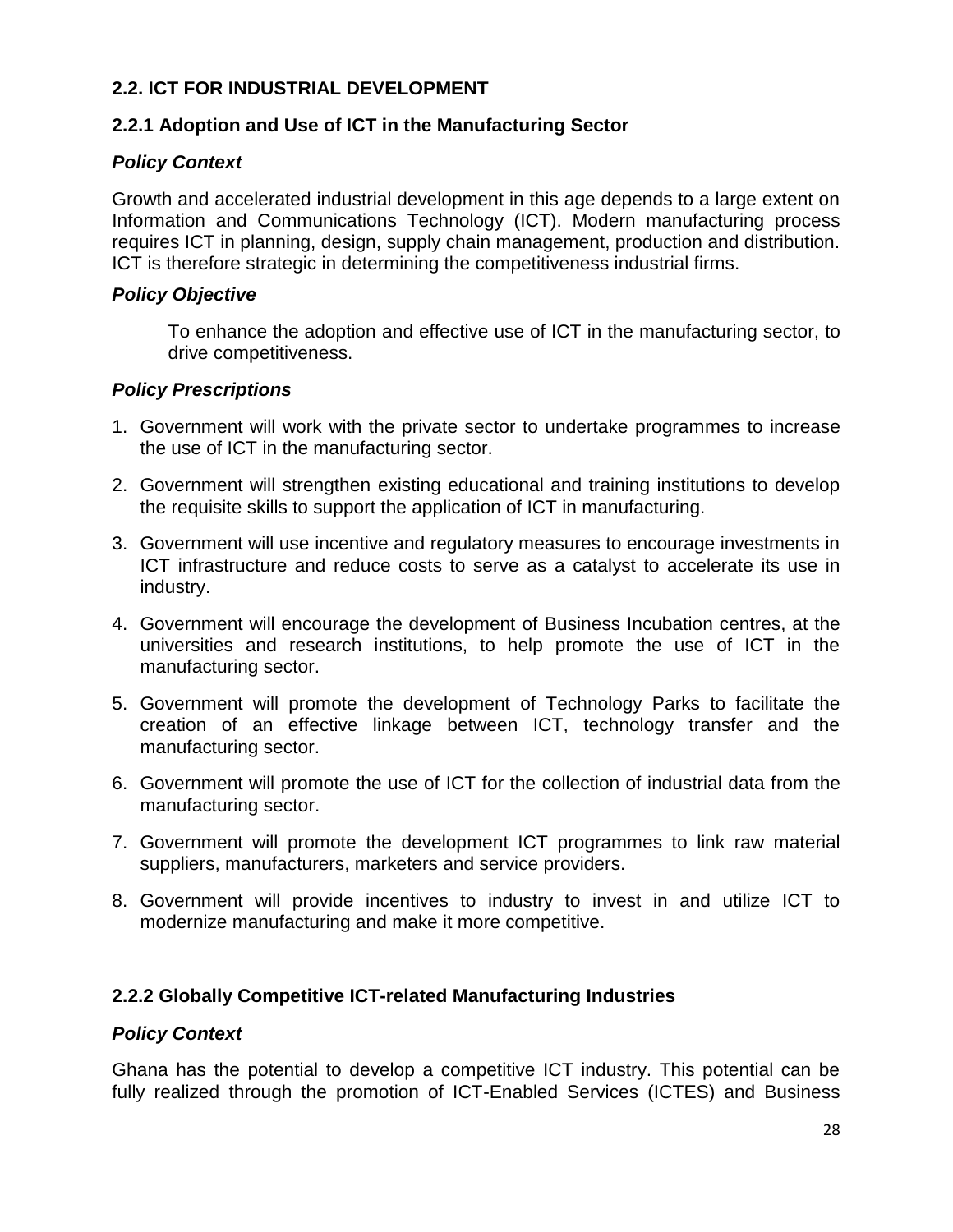Process Outsourcing (BPO), accompanied by the local production of related manufactures.

## *Policy Objective*

To develop globally competitive ICT-related manufacturing industries.

- 1. Government will attract investment into ICT manufacturing.
- 2. Government will promote Ghana as a globally competitive location for ICTES and BPO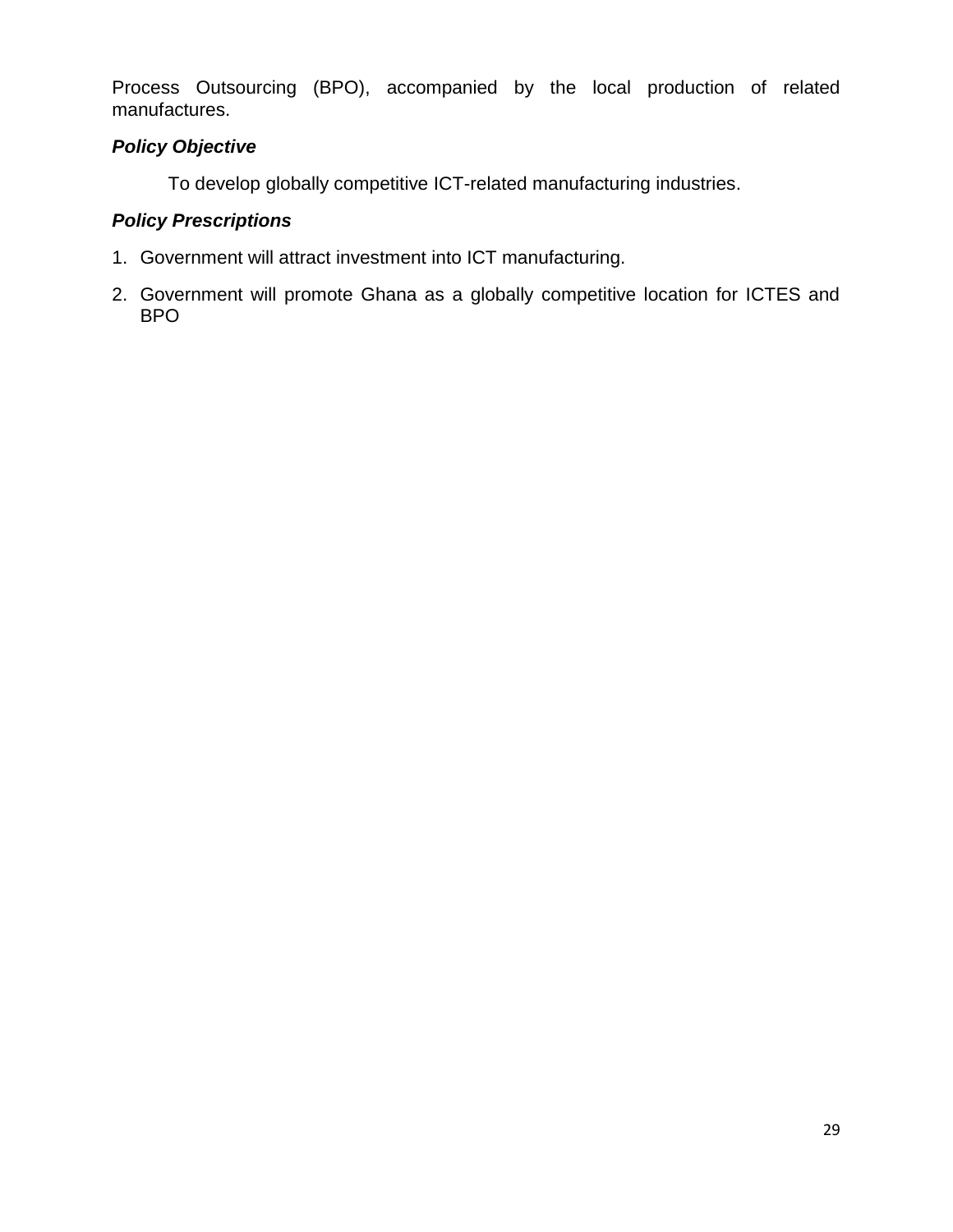# **2.3 INTELLECTUAL PROPERTY RIGHT FOR INDUSTRIAL DEVELOPMENT**

#### **2.3.1 Adequate and Appropriate Legal Forms of Intellectual Property Rights**

#### *Policy Context*

The establishment of adequate and appropriate legal forms to protect intellectual property rights encourages the development of new technologies to increase industrial production. It will also promotes domestic and foreign investment and facilitate technology transfer.

#### *Policy Objective*

- 1. To establish of adequate and appropriate legal forms of Intellectual Property Rights.
- 2. To stimulate innovation and technology development in Ghana

- 1. Government will provide effective rules to protect intellectual property rights and a coordination mechanism to ensure effective administration of such rights.
- 2. Government will promote awareness of and education on Intellectual Property Rights.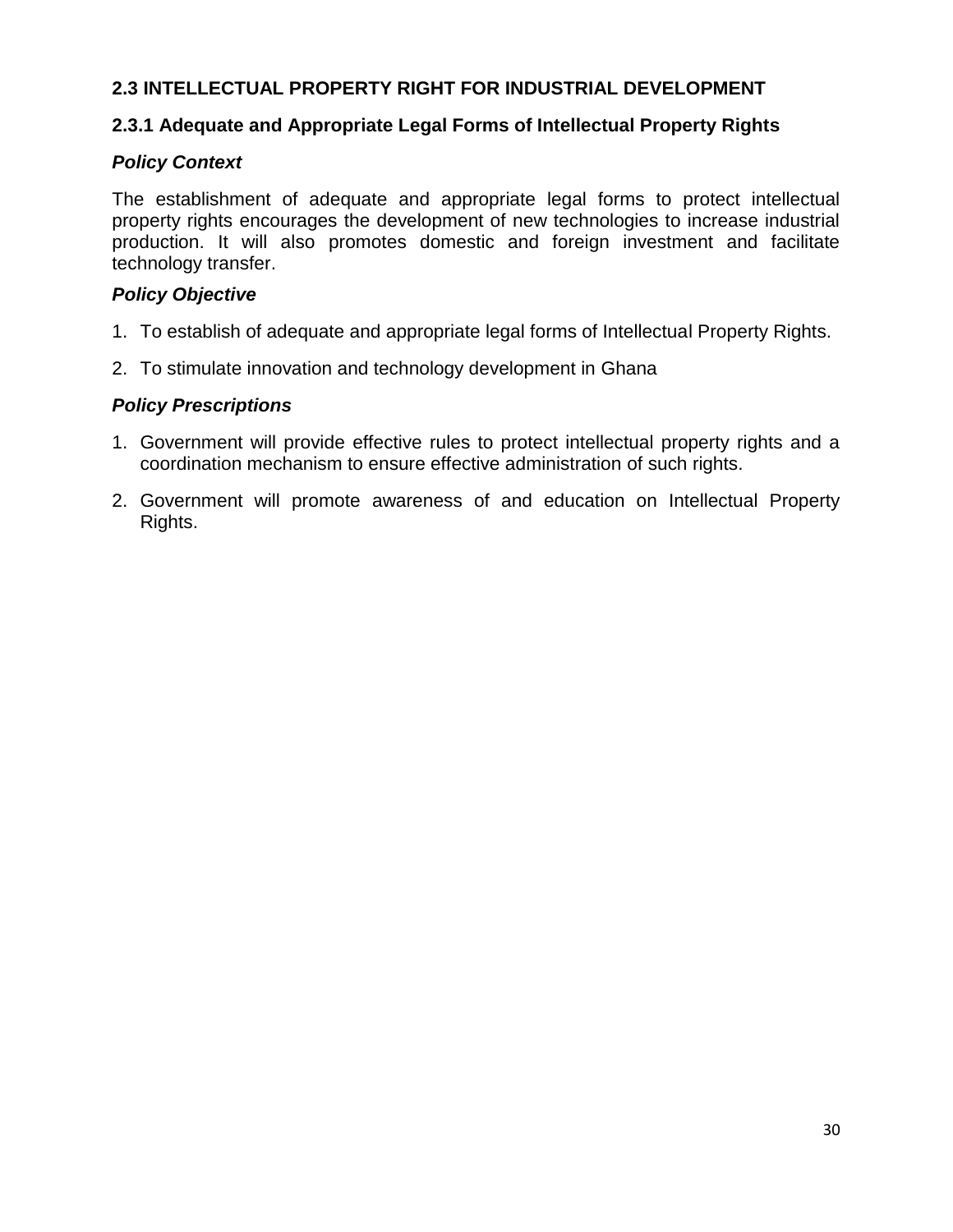## **COMPONENT THREE**

# **INCENTIVES AND REGULATORY REGIME**

#### **3.1 INCENTIVES FOR INDUSTRIAL DEVELOPMENT**

#### **3.1.1 INTRODUCTION**

Incentives are important policy instruments for promoting industrial growth. Targeted incentives can help overcome market failures that lead to under-investment, low export capacity and limited use of domestic content in the manufacturing sector. Ghana has developed series of incentives that have general application which need to be strengthened to support the objective of increased value addition and promote industrial development.

#### **3.1.2 Investment Incentive**

#### *Policy Context:*

Mobilizing domestic and international resources for investment in production, especially for value added products, is essential for developing adequate national supply capacity.

#### *Policy Objectives:*

- 1. To encourage both domestic and foreign investments in the manufacturing sector, throughout Ghana.
- 2. To increase the size and number of productive enterprises, especially those in high value added sectors.

#### *Policy Prescriptions:*

- 1. Government will facilitate and support the development of key strategic sectors based on clear and transparent criteria.
- 2. Government will strengthen grant financing schemes to target selected sectors.
- 3. Government will ensure that investment incentives are appropriate to attract investments into the manufacturing sector.

#### **3.1.3 Export Incentives**

#### *Policy Context:*

The export sector requires incentives to attract investments into the sector. Incentives targeted at the export sector will boost export-led industrial development.

#### *Policy Objective:*

To increase export of manufactured products.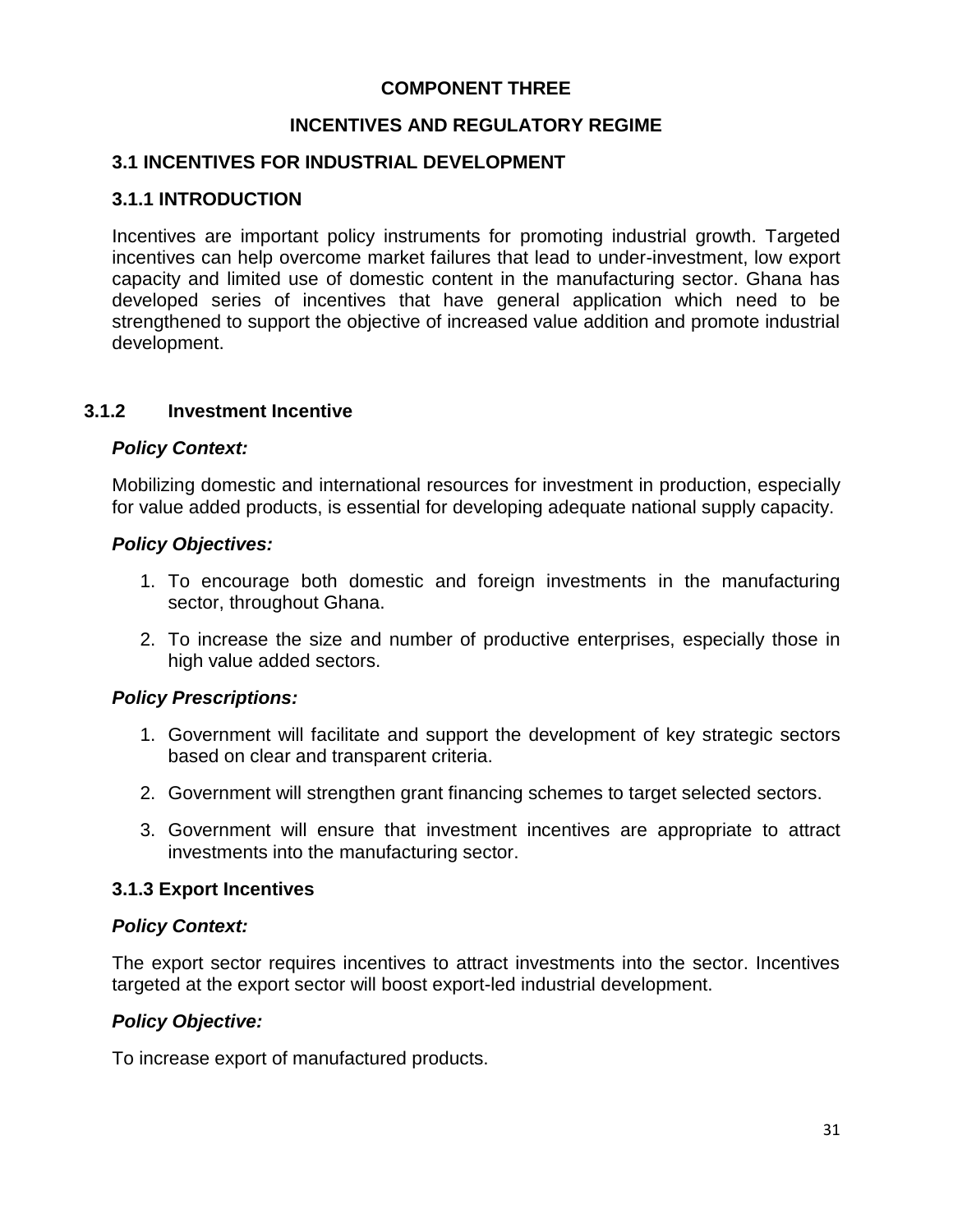## *Policy Prescriptions:*

- 1. Government will strengthen export finance institutions and programmes to enhance their effectiveness.
- 2. Government will streamline and enhance incentives to export-oriented manufacturing firms.

## **3.1.4 Local Content**

#### *Policy Context:*

Incentives that promote the use of local raw materials and inputs by the manufacturing sector are critical for the growth of manufacturing and other sectors of the economy.

#### *Policy Objective:*

To promote the production and utilization of local raw materials and inputs.

#### *Policy Prescriptions:*

- 1. Government will provide incentives for the production and utilization of local raw materials and inputs.
- 2. Government will provide incentives to strengthen the linkage between the manufacturing and other sectors.
- 3. Government will monitor the effectiveness of local content incentives in collaboration with key private sector organisations.

#### **3.2. INDUSTRIAL LEGISLATION AND REGULATION**

#### **3.2.1 Procedures for Licensing and Registration of Business**

#### *Policy Context:*

The Companies Code of Ghana requires that all companies and enterprises be registered. However, most SMEs are not registered due to the fact that the processes for business registration and acquisition of operating permits are cumbersome, timeconsuming and costly.

#### *Policy Objectives:*

To simplify procedures for business registration and acquisition of permits.

#### *Policy Prescriptions:*

1. Ensure easy access to business registration and acquisition of permits.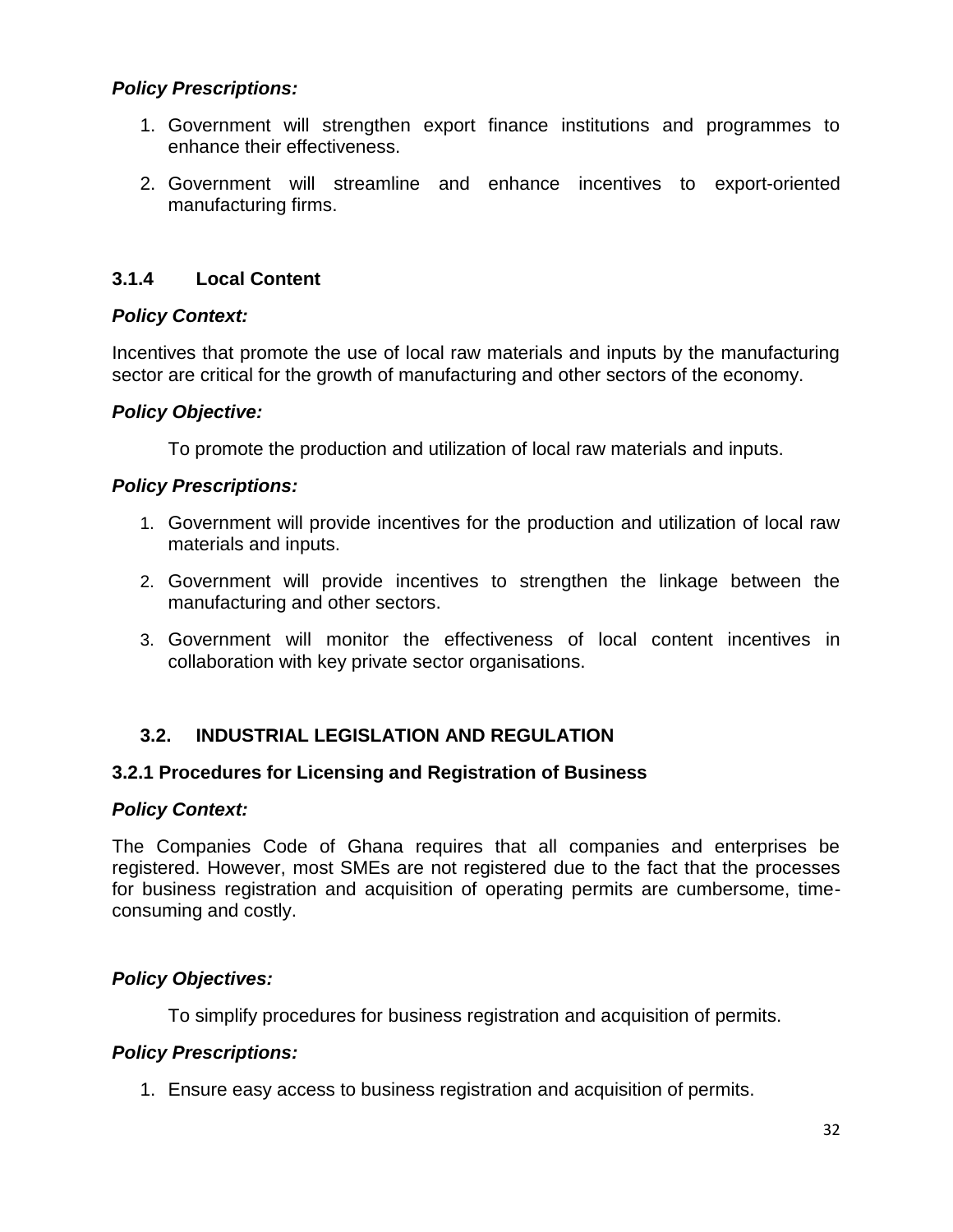2. Strengthen the capacity of relevant institutions to delivery efficient services countrywide.

# **3.3. LABOUR AND INDUSTRIAL RELATIONS**

#### **3.3.1 Introduction**

Labour and industrial relations are essential elements of industrial competitiveness. The manufacturing sector in particular thrives on harmonious labour and industrial relations and clearly articulated legislation that is effectively implemented.

## *Policy Context:*

The Labour Act, (Act 651) 2003 established the National Labour Commission but its implementation has been hampered by limited resources and the lack of effective labour education.

## *Policy Objective:*

To promote harmonious labour and industrial relations in the manufacturing sector to increase productivity.

#### *Policy Prescriptions:*

- 1. Government will strengthen the National Labour Commission with resources, capacity and establish a network of regional offices to effectively implement the Labour Act.
- 2. Government will expand and intensify the education of all stakeholders on the Labour Act.
- 3. Government will ensure that up-to-date labour market information is available for all stakeholders.
- 4. Government in consultation with stakeholders will develop a National Productivity Programme linking training, staff development and remuneration with productivity.

# **3.4. SPATIAL DISTRIBUTION**

#### **3.4.1 Introduction**

Spatial distribution of industries is critical for achieving government's strategic objective of widespread job creation and economic development in deprived areas.

# *Policy Context:*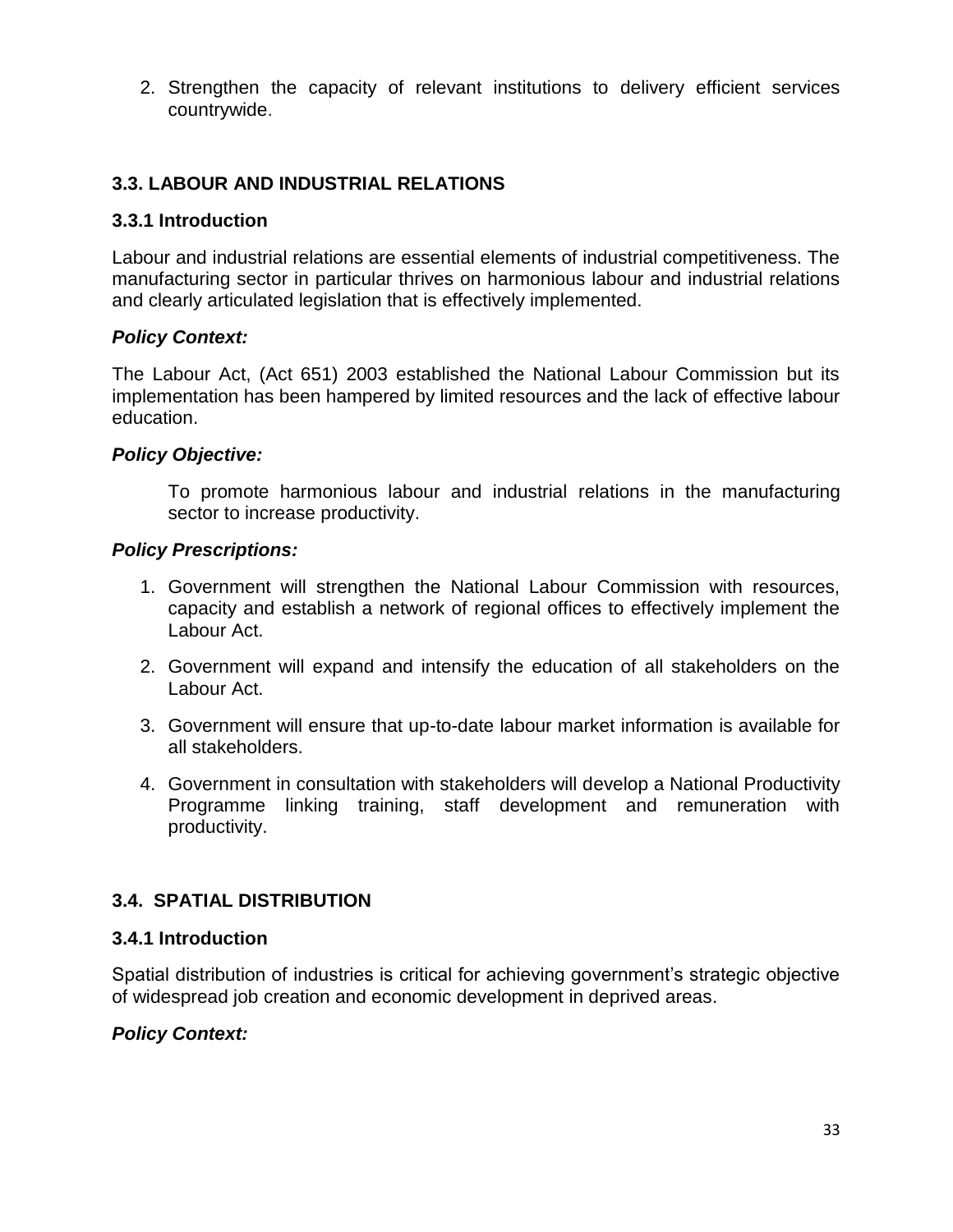Manufacturing establishments in Ghana are mainly concentrated in urban areas. This uneven distribution of industries is a challenge to balanced economic development and equity in the distribution of job opportunities and incomes.

## *Policy Objective:*

To promote even distribution of industries to stimulate economic development countrywide.

#### *Policy Prescriptions:*

- 1. Government will encourage the development of Regional and District Industrial Estates, Logistic Parks and Incubators.
- 2. Government will collaborate with the private sector to develop cluster initiatives for SMEs.
- 3. Government will enhance incentive schemes for industries to locate in rural areas.
- 4. Government will encourage MMDAs to give special attention to industry in their development plans.

# **3.5 STRATEGIC INTERVENTIONS FOR INDUSTRIAL DEVELOPMENT**

#### **3.5.1 Introduction**

The survival and growth of the manufacturing sector is key for industrial development. In the face of limited resources, there is the need to identify strategic industries as well as distressed but potentially viable industries for special support to enable them overcome market failures.

#### *Policy Context:*

A number of manufacturing industries are faced with various challenges making them unable to compete. Interventions directed at strategic industries are however, uncoordinated, inadequate and untimely. There is therefore the need to streamline interventions to enhance the competitiveness of such industries.

# *Policy Objective:*

To ensure a vibrant, competitive and sustainable manufacturing sector.

#### *Policy Prescriptions*

1. Incorporate financing for strategic interventions into the annual budget.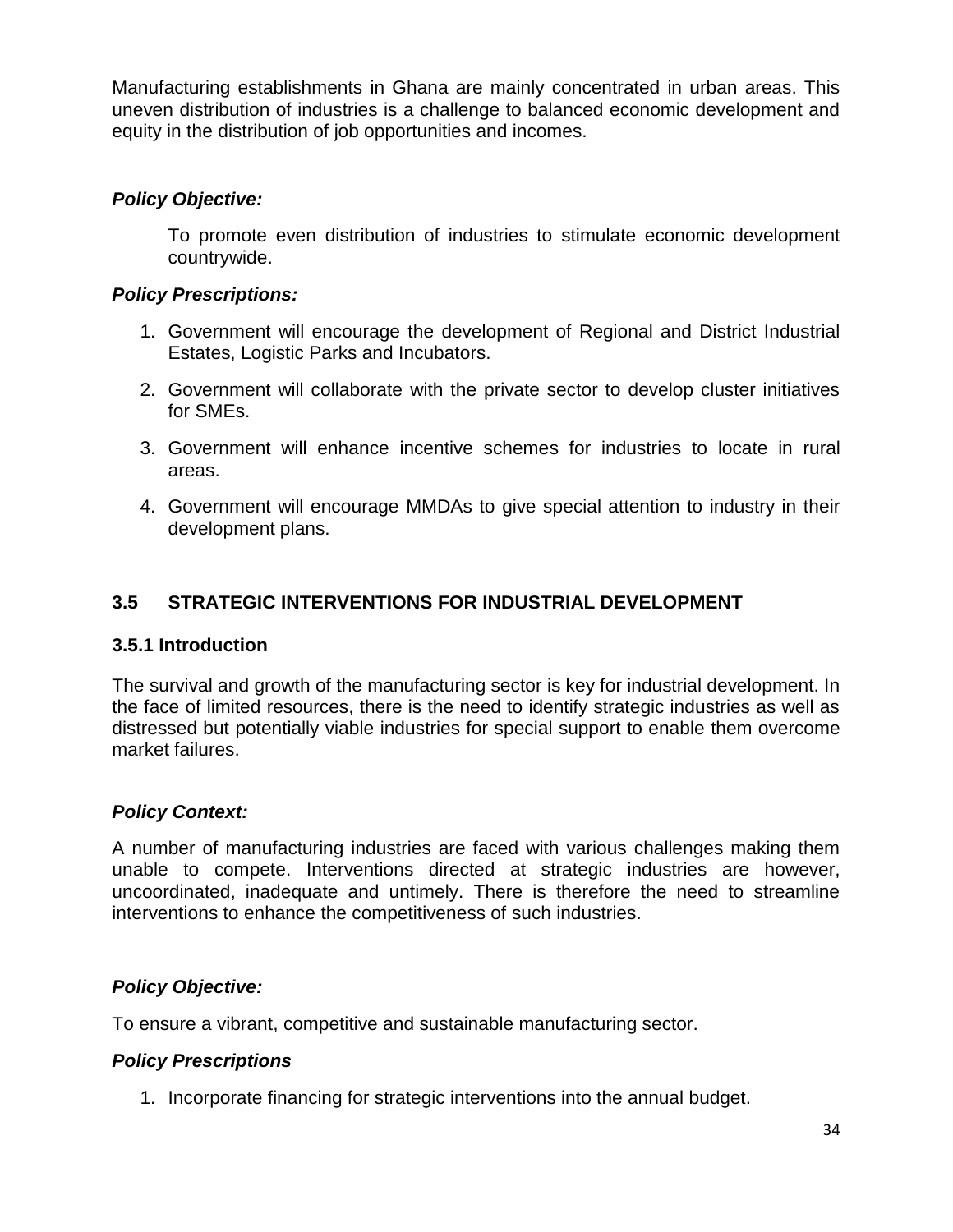- 2. Develop criteria and guidelines, including entry and exit strategies, for government intervention in industry.
- 3. Direct a percentage of the proposed Industrial Development Fund to support strategic interventions in industry.
- 4. Use public procurement regulations and practices to support strategic interventions.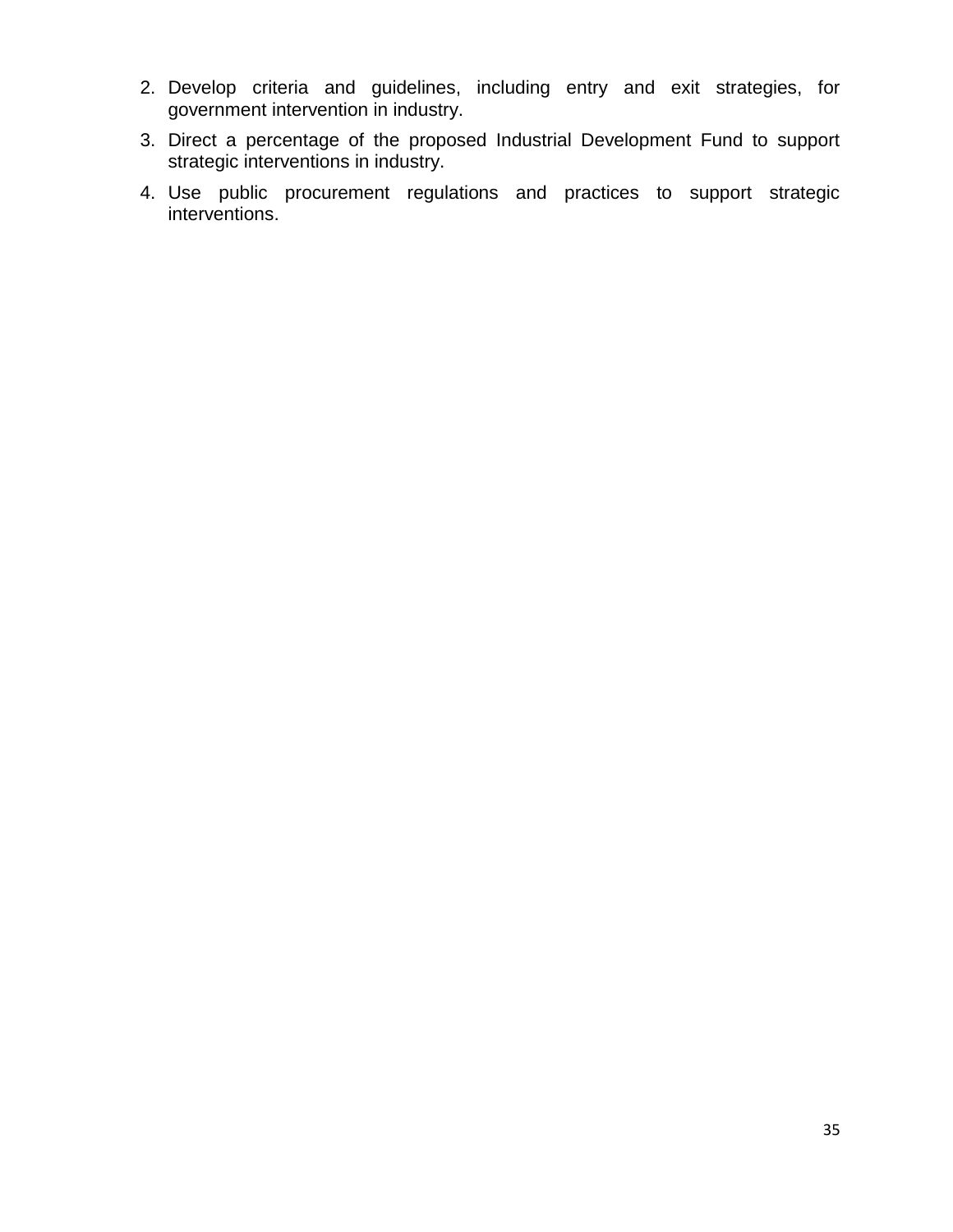# **CHAPTER FOUR**

# **CROSS-CUTTING ISSUES**

## **4.1 QUALITY HEALTH IN INDUSTRIAL DEVELOPMENT**

The industrial policy seeks, among others, to provide a safe and healthy workplace environment for employees in industrial establishments. This will be achieved through the application of good practices and compliance with relevant health and safety rules and regulations.

## **4.1.1 Occupational Health and Safety**

#### *Policy Context:*

Occupational health and safety requires an effective legal and regulatory framework as well as strong commitment from both employers and employees to enforce rules. SMEs in particular face challenges in implementing health and safety regulations, resulting in weak enforcement.

#### *Policy Objective:*

To ensure quality health in industrial establishments.

#### *Policy Prescriptions:*

- 1. Government will enact the proposed Health and Safety Law.
- 2. Government will enforce Occupational Health and Safety (OHS) laws and address poor health and safety standards in the manufacturing sector to protect workers and enhance productivity.
- 3. Government will encourage employers to take insurance policies for workers' compensation schemes.
- 4. Government will enforce regulations on the use of safety equipment and protective clothing in manufacturing enterprises.

#### **4.1.2 Workplace HIV/AIDS**

#### *Policy Context:*

The HIV/AIDS pandemic has a negative impact on the productivity of workers. It is therefore essential that manufacturing firms recognise the potential impact of HIV/AIDS on their workforce. This requires the development of workplace HIV/AIDS policies and programmes that creates awareness, provides care and prevents discrimination.

*Policy Objective:*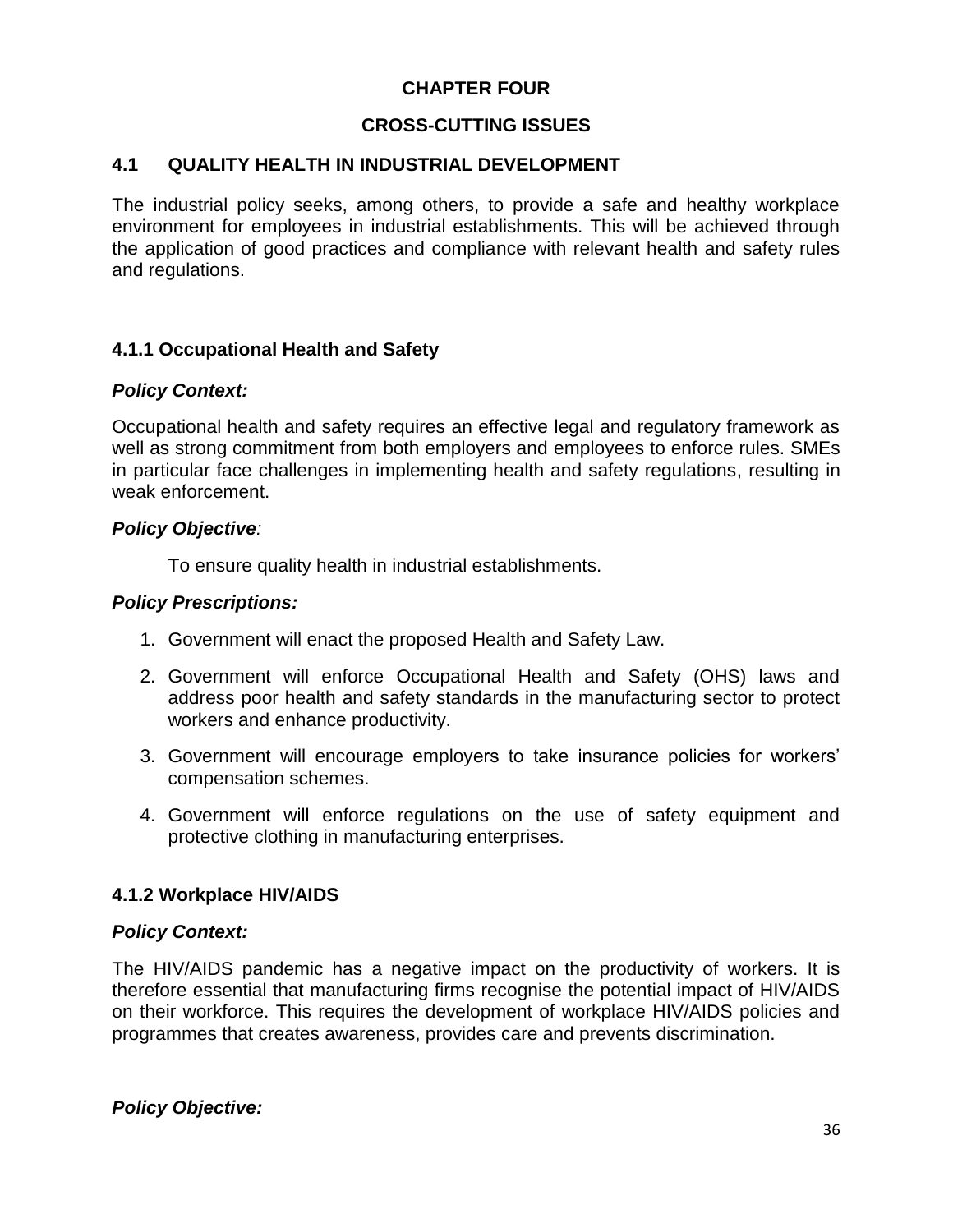To reduce the incidence and impact of HIV/AIDS in industry.

## *Policy Prescriptions:*

**1.** Government will encourage manufacturing firms to develop and implement workplace HIV/AIDS policies and programmes.

# **4.2 ENVIRONMENTAL SUSTAINABILITY**

The pursuit of industrial development has implications on the environment. The challenge is to ensure that industrial development is pursued in an environmentally sustainable manner.

#### **4.2.1 Cleaner Production**

## *Policy Context:*

Increasing production whilst safeguarding the environment can be achieved by introducing environmentally friendly technologies and improved manufacturing processes.

## *Policy Objective*

To ensure environmentally sustainable industrial production.

#### *Policy Prescriptions*

- 1. Government will facilitate the development of programmes that promote the efficient use of raw materials, energy and water in industry.
- 2. Government will support industry to adopt cleaner production technologies and improved manufacturing processes.
- 3. Government will strengthen the capacity of regulatory bodies to enforce environmental regulations as well as effectively monitor manufacturing processes.
- 4. Government will ensure the promotion within industry of relevant ISO standards on environmental management.
- 5. Government will encourage industry to develop and implement self-regulatory measures on environmental management.

# **4.3 INDUSTRIAL DATA AND INFORMATION**

Timely and credible data is fundamental to decision making by firms and government. Such data therefore should be readily available and accessible to all stakeholders.

# *Policy Context:*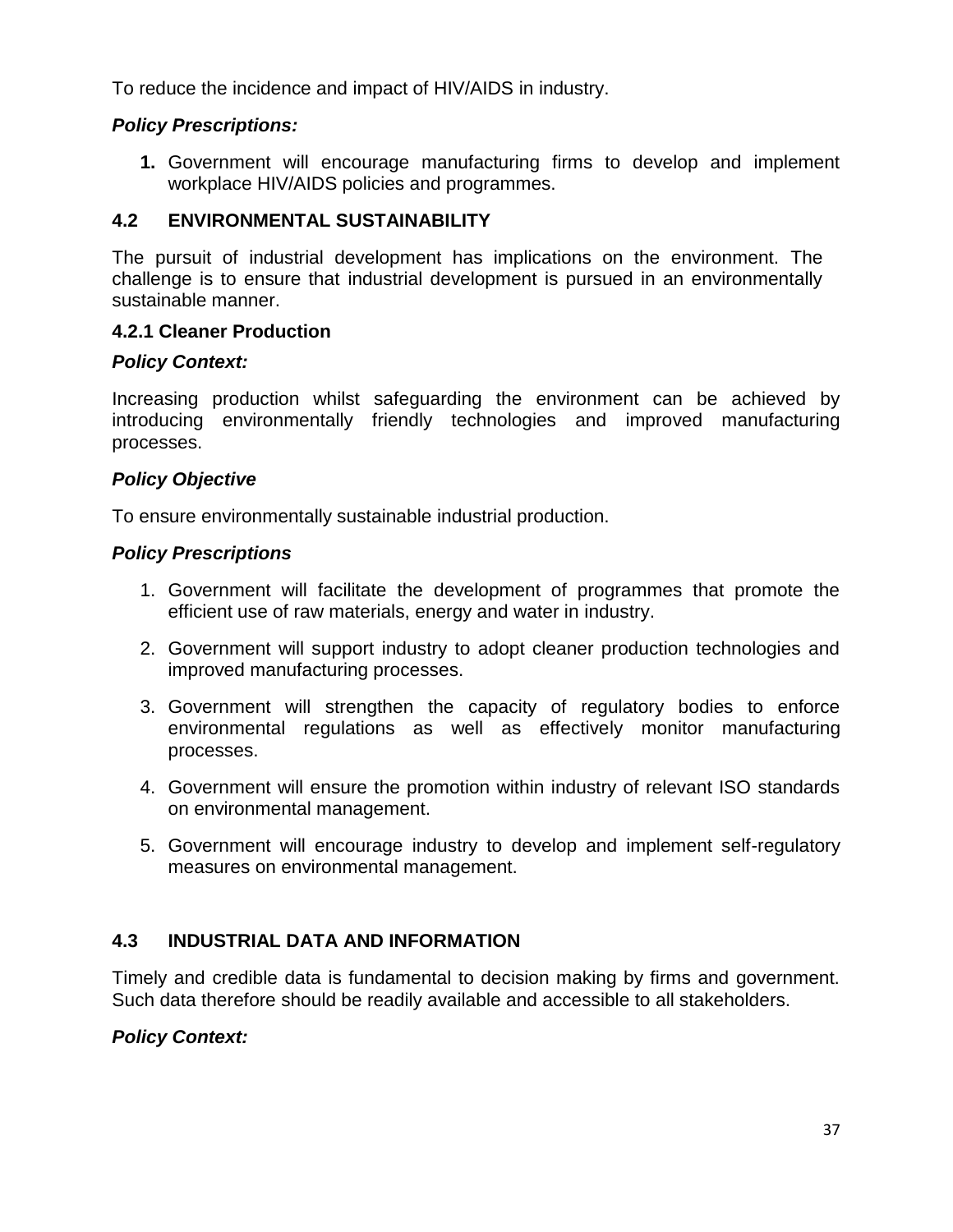Although timely and credible industrial data is fundamental to monitoring and assessment of industrial performance, record keeping is a major challenge, particularly in the SME sector.

## *Policy Objective:*

To ensure availability of quality industrial data.

#### *Policy Prescriptions:*

- 1. Government will enforce regulations that require companies to keep records.
- 2. Government will provide assistance to SMEs to improve record keeping.
- 3. Government will review and strengthen the legal and regulatory framework for the collection of industrial data.
- 4. Government will resource GSS to conduct regular industrial census and surveys to update industrial data.

# **4.4 GENDER IN INDUSTRY**

Gender issues still persist in the manufacturing sector in spite of legislation and the existence of relevant agencies to ensure gender equity.

## *Policy Context*

In industry, gender issues have not received the required recognition. This has manifested itself most prominently in the areas of access to credit, education and training and the provision of business development services.

# *Policy Objective*

To ensure equal opportunities for men and women in industry.

- 1. Government will facilitate the development of lending programmes for women and low income earners engaged in industrial activities.
- 2. Government will encourage the provision of affordable business development services to female entrepreneurs.
- 3. Government will continue to promote equal opportunities in the labour market and in industry.